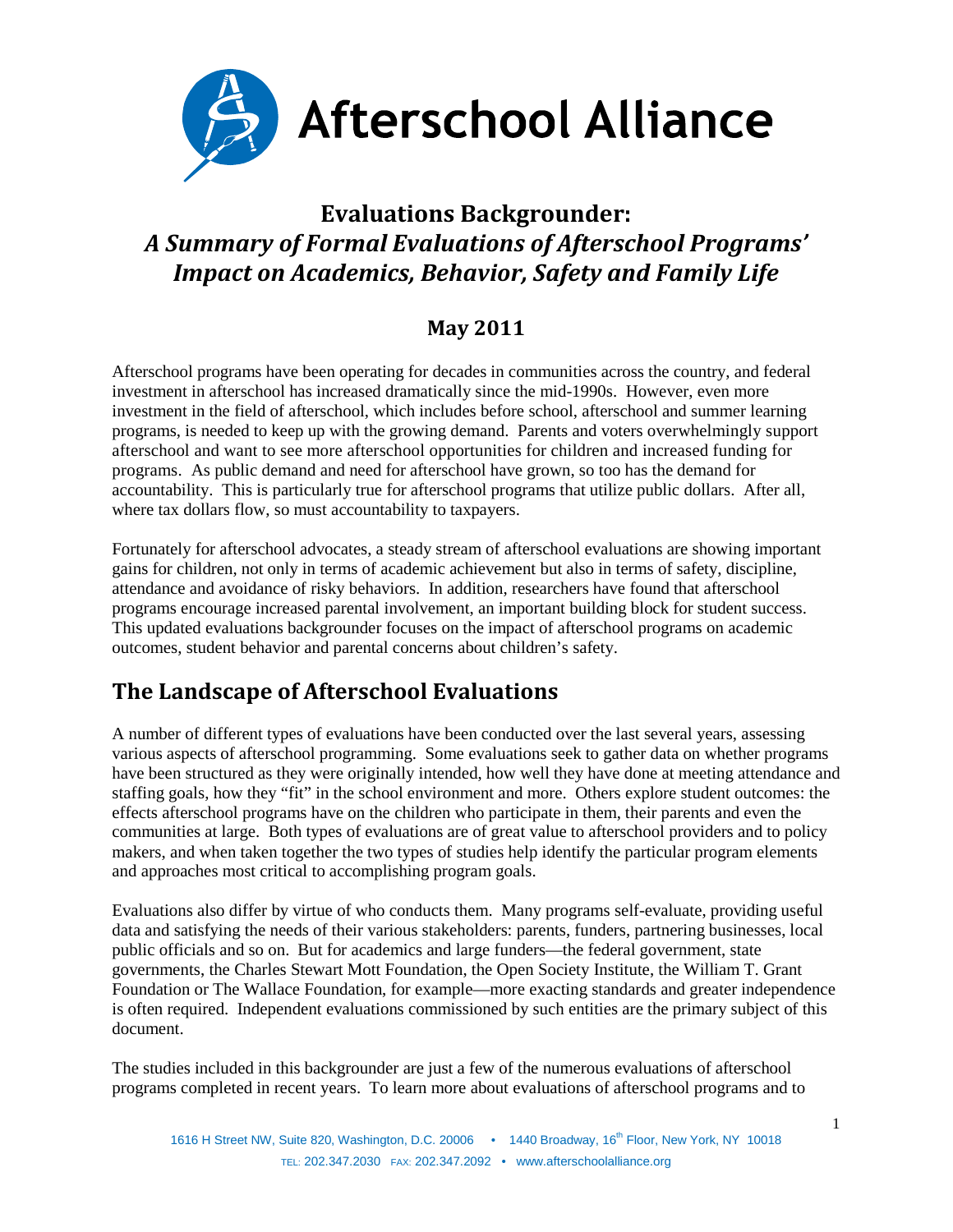search a more comprehensive database of studies, visit the Harvard Family Research Project website at [http://www.hfrp.org/out-of-school-time.](http://www.hfrp.org/out-of-school-time)

## **Summary Lessons from the Data**

In reviewing the studies included in this backgrounder, a few key themes emerged. The data and conclusions from these studies suggest that quality afterschool programs are having a positive impact on a number of measures of student academic achievement, positively affecting behavior and discipline and helping relieve parents' worries about their children's safety. Specific research findings, organized by type of outcome, are detailed below. Additional details and citation information for each study are included in the tables that begin on page nine.

## **Academic Outcomes Summary**

## **Improved School Attendance and Engagement in Learning**

- Chapin Hall's study of Chicago's After School Matters program found that students who participated in the program missed fewer days of school than their classmates and that students who participated most frequently failed fewer core academic courses (English, Math, Science and Social Studies). The finding is particularly noteworthy because the program is not aimed at improving academics. By creating an incentive for students to attend school regularly and giving them something to look forward to after school, researchers concluded that After School Matters helped improve academic performance. (2007)
- A study conducted for the state of New Hampshire of its state and federally-funded, academically-focused afterschool programs found that more than half the students who attended regularly improved both academically and behaviorally, and classroom teachers reported that students made the most progress in turning in homework on time, completing homework to teachers' satisfaction and participating in class. (2005)
- Evaluations of LA's BEST by the UCLA Center for the Study of Evaluation revealed that students' regular school day attendance improved once they began participating in the afterschool program. Students also reported higher aspirations regarding finishing school and going to college. In a longitudinal study, researchers at UCLA found dropout rates among LA's BEST students were significantly lower than the overall district dropout rate. (2005)
- Research by the Texas State Education Agency found that strong participation in  $21<sup>st</sup>$  Century Community Learning Centers  $(21<sup>st</sup> CCLC)$  afterschool programs correlated with better attendance during the regular school day. Specifically, they found that approximately half (48 percent) of youth who participated in three quarters or more of the available  $21<sup>st</sup> CCLC$  activities missed five or fewer days of school during the fall semester, compared to 17 percent of youth who participated in less than one quarter of the available activities. (2009)
- **Policy Studies Associates five-year evaluation of The After-School Corporation (TASC)** afterschool programs found that regular school day attendance for the pre-K to eighth grade levels increased for participants compared to non-participants, especially for students in grades 5-8, and attendance for seventh and eighth grade participants increased by 2.7 school days compared to non-participants. At the high school level, regular school day attendance for participants in the lowest quartile of attendance increased by 4.4 days, compared to nonparticipants who were also in the lowest attendance quartile. (2004)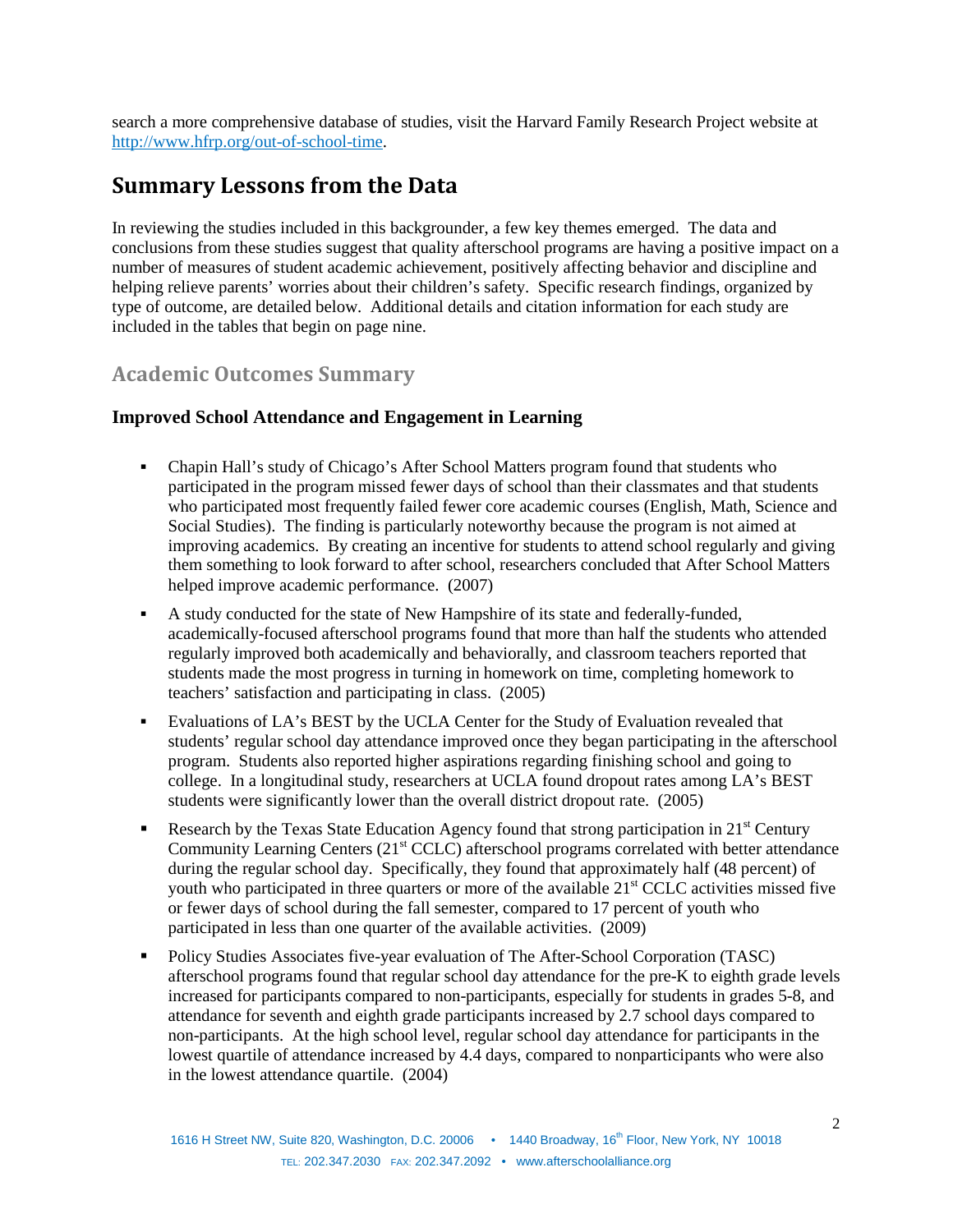- Pathways to Progress students in St. Paul, Minnesota experienced dramatically better school attendance—participants attended 18.4 more school days and missed 9.6 fewer school days than their nonparticipant peers. (2004)
- Students participating in California's After School Education and Safety Program (formerly the After School Learning and Safe Neighborhoods Partnerships Program, ASLSNPP) improved their regular day attendance (ranging from 5 to 17 additional days per year) with particularly large improvements for students with the lowest attendance record prior to the start of the program. Students also demonstrated a more positive attitude toward school, enhanced confidence about learning and increased educational aspirations. (2002)
- Absences among North Carolina's Young Scholars participants decreased by 48 percent when they began participating in the afterschool program. (2006)
- In an evaluation of New Jersey After 3 participants, teachers reported that over three-quarters of program participants were at or above grade level in their ability to draw conclusions, spell, identify the main idea of a reading passage and communicate orally. Additionally, teachers reported that most participants demonstrated superior technology skills when compared to other students at their school. (2009)
- In a study of New York City's Beacon Community Centers, 80 percent of students believed that they were finishing their homework more often because of the Beacon they attended, and 75 percent believed the Beacon helped them get better grades. (2010)
- Students enrolled in the variety of afterschool and summer learning programs offered by Project Exploration were found to graduate high school at a 95 percent rate, nearly double the overall rate of those attending Chicago Public Schools. Additionally, 60 percent of former participants enrolled in a four-year college are pursuing degrees in science, technology, education and math (STEM)-related fields, and 60% of former participants who graduated college graduated with a degree in a STEM-related field. Researchers also found that Project Exploration's youth-science approach increases students' self-confidence and verbal, writing and leadership skills. (2011)
- A five-phase evaluation of the Citizen Schools program found that former participants of the  $8<sup>th</sup>$ Grade Academy consistently continued to attend school more often through ninth, tenth, and eleventh grade compared to a group of matched nonparticipants. This was true among all participants with low and high levels of exposure to the program. (2010)

## **Improved Test Scores and Grades**

- The Promising Afterschool Programs Study, a study of about 3,000 low-income, ethnicallydiverse elementary and middle school students, found that those who regularly attended highquality programs over two years demonstrated gains of up to 20 percentiles and 12 percentiles in standardized math test scores respectively, compared to their peers who were routinely unsupervised during the afterschool hours. (2007)
- A meta-analysis by the University of Illinois at Chicago-based Collaborative for Academic, Social, and Emotional Learning (CASEL), "The Impact of After-School Programs that Promote Personal and Social Skills," found that participants in afterschool programs improve significantly in three major areas: feelings and attitudes, indicators of behavioral adjustment and school performance. More specifically, they found that afterschool programs succeeded in improving youths' feelings of self-confidence and self-esteem, school bonding (positive feelings and attitudes toward school), positive social behaviors, grades and achievement test scores. The meta-analysis spanned 73 separate studies of afterschool programs. (2007)

3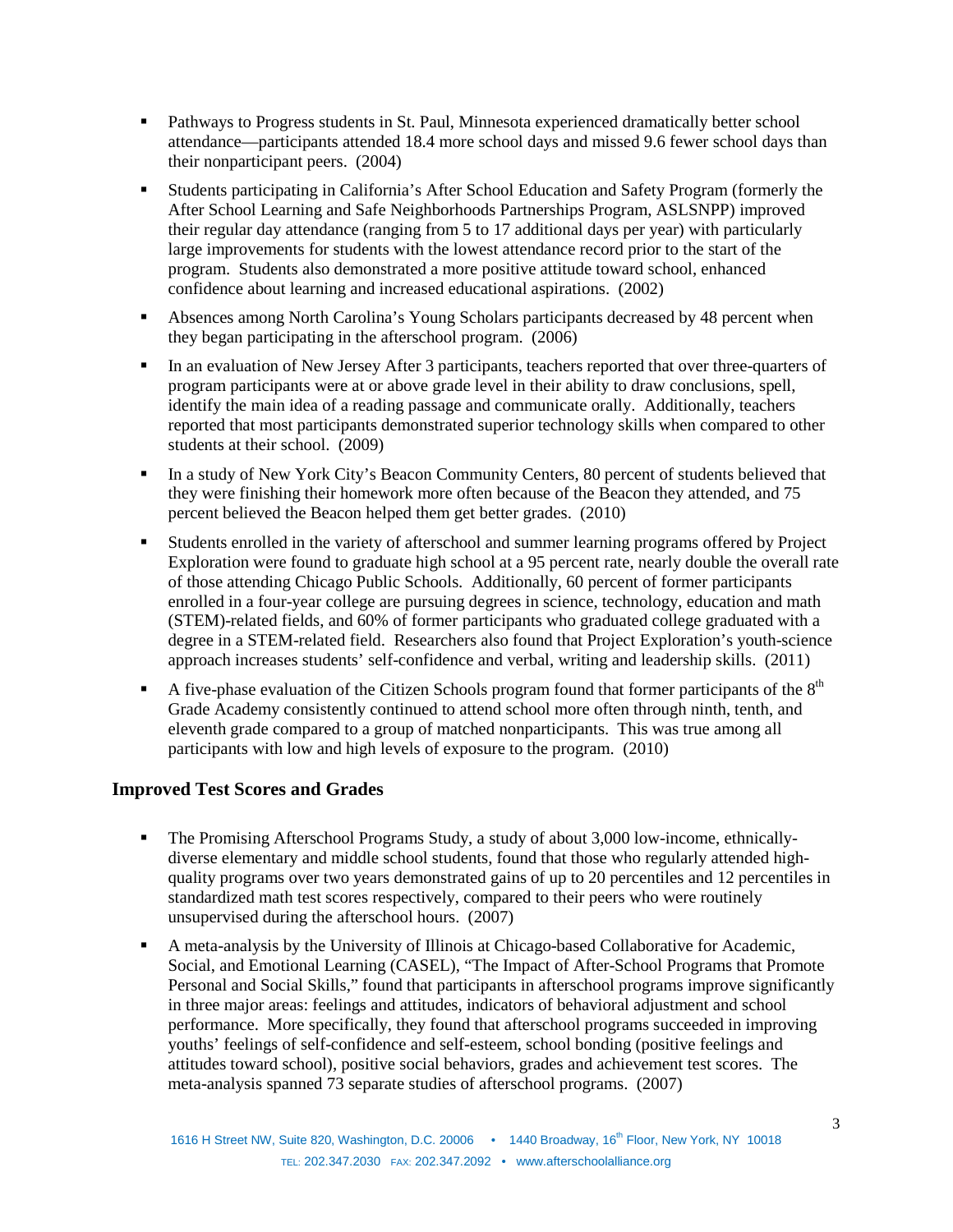- Students participating in LA's BEST afterschool programs demonstrated higher academic achievement on standardized tests of math, reading and language arts. In addition, language redesignation rates favored LA's BEST students when compared with non-LA's BEST students. (2005)
- A study of North Carolina's Young Scholars Program revealed that prior to participating in Young Scholars, many participants were retained or required to repeat a grade in previous years. Over five years, promotion rates for Young Scholars program participants improved by 83 percent. Young Scholars participants also made significant gains on North Carolina's state tests. Young Scholars with at least 280 hours in the program averaged double-digit increases annually for proficiency in both math and reading. Furthermore, the number of Young Scholars receiving A's and B's increased an average of 38 percent, while the number receiving F's decreased an average of 50 percent. (2006)
- Policy Studies Associates' second-year evaluation of a program run by The After-School Corporation's (TASC) found significant differences in proficiency-level shifts among active participants and nonparticipants who scored in the lowest proficiency level on the 1998-99 mathematics tests. When tested in 1999-2000, participants were more likely than nonparticipants to score at a higher proficiency level as compared to their 1998-99 performance. A similar but less pronounced pattern was observed on the reading tests administered in grades 3-8. (2005)
- Students participating in Foundations, Inc. afterschool programs scored higher than the comparison group on math, reading and language arts standardized tests at every grade level. (2002)
- Researchers at Fordham University found that participants in the YMCA of Greater New York Virtual Y Program demonstrated statistically significant higher gains in math test scores compared to matched nonparticipants. Participants also had statistically significant gains in attendance compared to a group of matched nonparticipants. (2005)
- **Participants in California's 21st Century High School After School Safety & Enrichment program** passed both the English/Language Arts and math portions of the California High School Exit Exam at a significantly higher rate than their nonparticipating peers. (2007)
- $\blacksquare$  On an annual basis, attendance at math-focused Texas 21<sup>st</sup> CCLC sessions significantly increased the likelihood that students would pass the math portion of the Texas Assessment of Knowledge and Skills examination. (2009)
- Teachers of students participating in Wisconsin 21<sup>st</sup> CCLC programs reported that 69 percent of regular program attendees increased their academic performance. Two in five regular attendees increased their grades in math (40 percent) and language arts (42 percent) from the first grading period to the end of the school year. In addition, teachers also reported that 44 percent of 21<sup>st</sup> CCLC program attendees improved in attending class regularly. (2010)

## **Frequency and Duration of Afterschool Participation Increases Benefits**

 According to the Promising After-School Programs Study, a 2007 study of the effects of afterschool programs on nearly 3,000 low-income students at 35 high-quality afterschool programs across the nation, elementary school students who regularly attended the high-quality afterschool programs (alone or in combination with other activities) across two years demonstrated significant gains in standardized math test scores, compared to their peers who were routinely unsupervised during afterschool hours. (2007)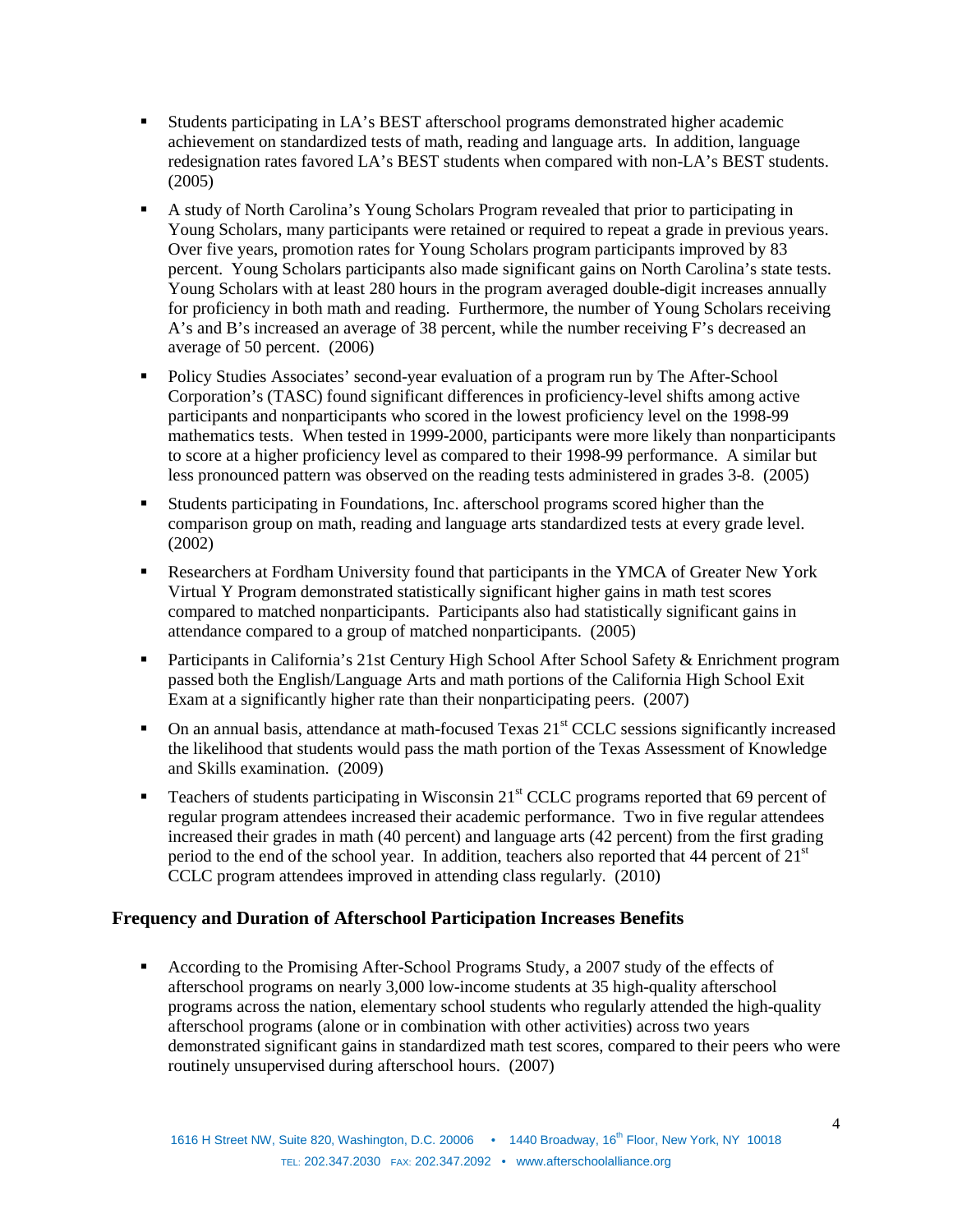- Chapin Hall's study of Chicago's After School Matters program found that, over their full high school careers, students enrolled in the program for three or more semesters and those who participated at the highest levels had higher graduation rates and lower dropout rates than similar students not in the program. (2007)
- A study of New Hampshire's state and federally-funded, academically-focused afterschool programs concluded that regular attendance contributes to student success. In particular, at the middle school level (where data were richer) students who regularly attended were more likely to show academic improvement than students who attended less frequently. However, even students who attended sporadically showed improvement. (2005)
- LA's BEST students who participated in the afterschool program most frequently and for the longest period of time were least likely to drop out of school. (2005)
- An eight phase evaluation of the Citizen Schools program begun in 2001 found that participants with high levels of program exposure were significantly more likely to be on track to successful graduation than matched nonparticipants. The sixth phase of the evaluation found that 59 percent of former Citizen Schools 8<sup>th</sup> Grade Academy participants enrolled in high-quality high schools compared to 28 percent of matched nonparticipants. Former Citizen Schools participants were also significantly more likely to graduate from high school in four years than were Boston Public Schools students overall. (2010)
- Policy Studies Associates' found that students who participated in TASC afterschool activities the most consistently and for the longest period of time experienced the greatest math gains. (2004)
- A statewide evaluation of California's After School Education and Safety Program by the University of California at Irvine demonstrated mathematics gains closely related to individual students' levels of participation in the program. (2002)
- A Mahoney and Lord/Yale University study of afterschool participation found that children who were in the highest category of afterschool program attendance had significantly higher reading achievement than children in all other care arrangements (parent, sibling/self-care or some combination) while children at lower levels of participation outperformed children in only some of the other care arrangements. (2005)
- For students participating in the Fort Worth After School Program, the number of days a student attended the program had a significant positive relationship with passing the math portion of the Texas Assessment of Knowledge and Skills test. (2009)
- An evaluation of the Boys & Girls Clubs of America found that youth who attended the Club with greater frequency were more likely to report an increase in school effort and academic confidence and a decrease in the number of times skipping school. (2009)

## **Students at Greatest Risk Show Greatest Gains**

- A five-phase evaluation of the Citizen Schools program found that former Citizen School participants were more likely to pass the tenth-grade Mathematics and English/Language Arts MCAS tests than were students district-wide. This finding is particularly noteworthy considering that participants as a group were more academically at-risk than the general Boston Public School population at baseline. (2010)
- According to a 10-year study of LA's BEST, participation appears to have a significant effect in reducing the hazard of dropping out for low-income students; that is, the greater the low-income status at the baseline, the longer participation in LA's BEST will keep these students in school. (2005)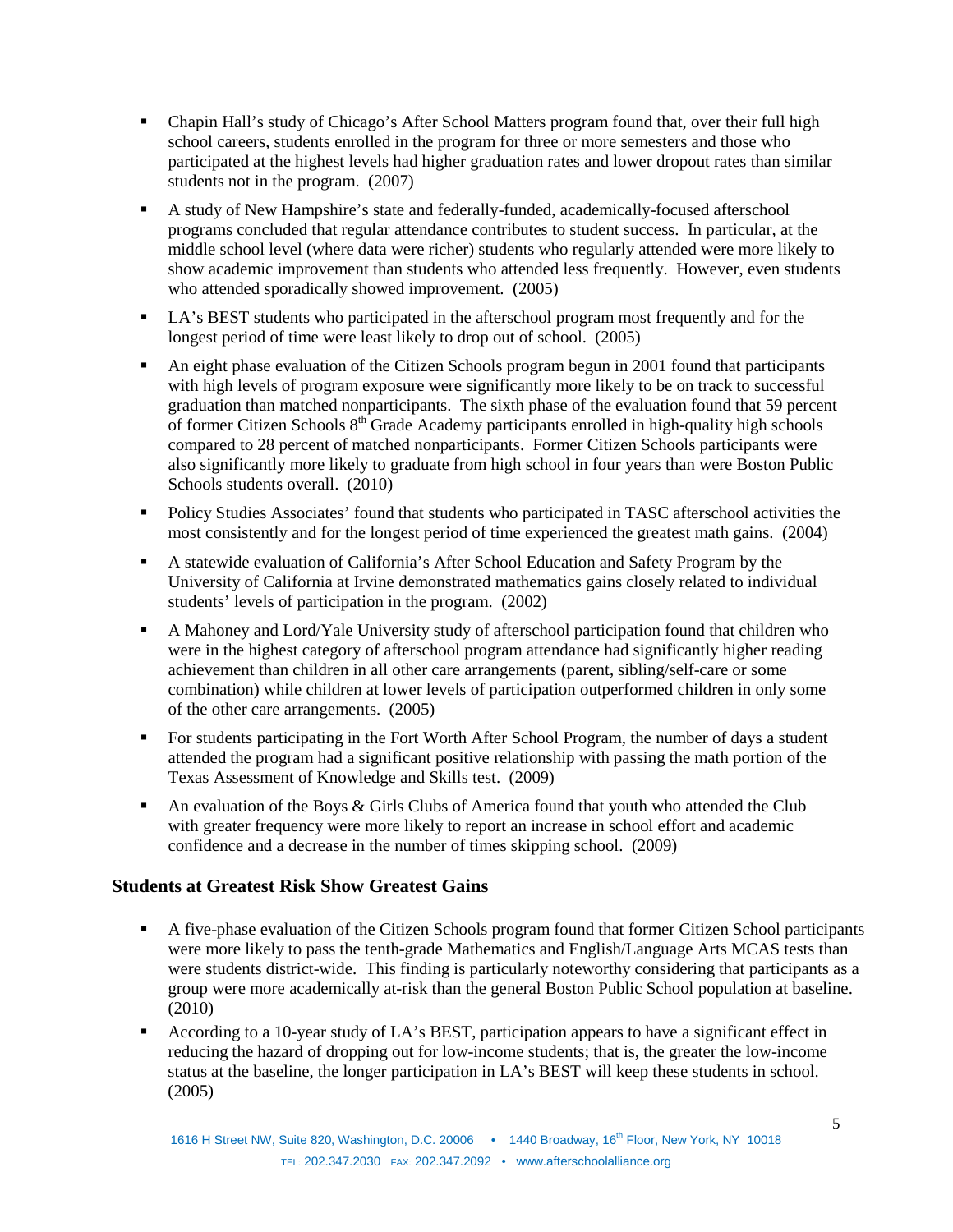- A Public/Private Ventures evaluation of the Communities Organizing Resources to Advance Learning (CORAL) project, an eight-year, \$58 million afterschool initiative of the James Irvine Foundation, concluded that the five-city program's tightly focused literacy programming three to four days a week produced "pronounced gains in achievement for a range of students." Most afterschool students were elementary-school aged, more than half were designated English language learners and 89 percent were recipients of free or reduced-price lunch. The reading gains were greatest for participating youth who were two or more grade levels behind at the time of the first assessment. This improvement represents approximately three quarters of a grade level in reading. (2008)
- A 2006 meta-analysis synthesizing 35 out-of-school time (OST) afterschool program studies, conducted by Mid-continent Research for Education and Learning (McREL) with funding from the U.S. Department of Education, found that afterschool programs had positive and significant effects among students at risk of failure in reading or math. Researchers found positive results on reading achievement, particularly in lower elementary grade levels and in high school and positive and significant effects on math achievement, particularly for middle and high school students. (2006)
- The TASC program evaluation concluded that participants who were at greatest academic risk made the largest math gains when compared to other students. Math benefits were most clearly evident for students who scored in the lowest of four proficiency levels in the year prior to TASC participation. Furthermore, among students from low-income families, the evaluation also found evidence of math benefits for program attendees after two or more years of active participation. (2004)
- North Carolina's "Support Our Students" participants who were the furthest behind and had the most risk factors (e.g., free/reduced lunch status, single-parent households, etc.) made the greatest gains on their End of Grade (EOG) Achievement Test. (2005)

## **Behavioral Outcomes Summary**

## **Positive Impact on Children's Self-Concept and Decision Making**

- The Promising Programs evaluation found that regular participation in high-quality afterschool programs is linked to "reductions in behavior problems among disadvantaged students," including "significant reductions in aggressive behaviors with peers," "reductions in misconduct" and "reduced use of drugs and alcohol." (2007)
- Eighty percent of New York Beacons students who took part in intercept interviews described the Beacon as either "very helpful" or "pretty helpful" in helping them avoid drug use. Seventy-four percent of New York Beacons students interviewed said that the Beacon was either "very helpful" or "pretty helpful" in helping them avoid fighting. (2002)
- A meta-analysis conducted by the University of Illinois at Chicago-based Collaborative for Academic, Social and Emotional Learning (CASEL) found that participants in afterschool programs improve significantly in three major areas: feelings and attitudes, indicators of behavioral adjustment and school performance. They also found that participants reduced problem behaviors (e.g., aggression, noncompliance and conduct problems) and drug use. (2007)
- An evaluation of TASC's program found that staff, students and parents attributed student improvements to the afterschool program. Among the most common were improvements in students' social skills, including the ability to maintain self-control, make constructive choices about their behavior and avoid fights. (2004)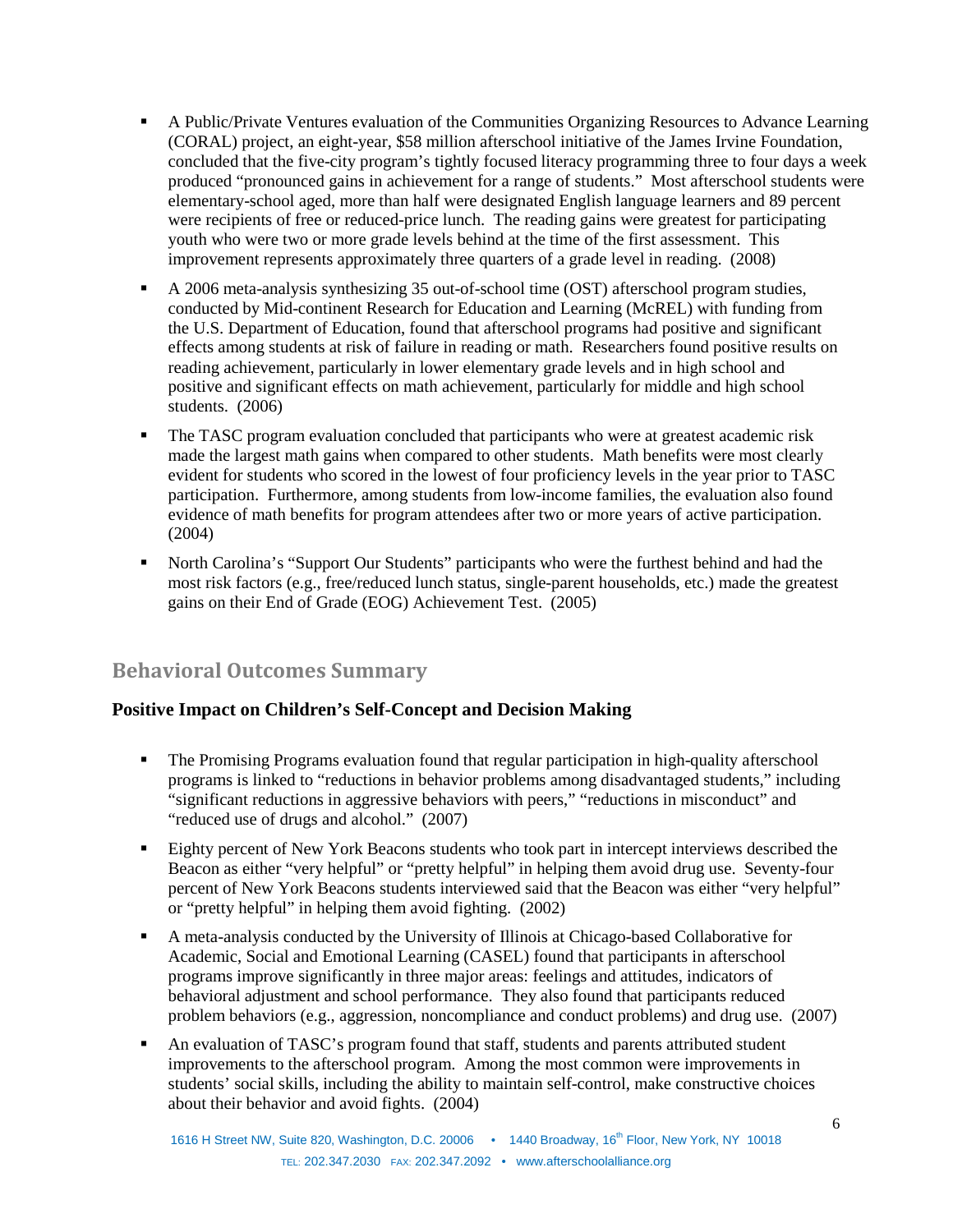## **Afterschool Programs Keep Children Safe**

- A 2000 evaluation report of the LA's BEST program found that parents and children alike found the safety of the afterschool program far superior to the safety within the neighborhood. A 2007 evaluation report found that children attending LA's BEST are 30 percent less likely to participate in criminal activities than their peers who do not attend the program. Researchers estimate that for every dollar invested in the program, the city saves \$2.50 in crime-related costs. (2000; 2007)
- An evaluation of the New York City Beacons program concluded that the vast majority of youth (85 percent) reported that it was 'always true' or 'mostly true' that they felt safe at the Beacons. (2002)
- An evaluation of the Fort Worth After School (FWAS) program found that 94 percent of parents agreed that FWAS kept their child from getting in trouble and 45 percent also felt that their child would get into trouble if they were at home. (2009)
- A Public/Private Ventures evaluation of the CORAL initiative in California found that nine in 10 program participants reported feeling safe. (2008)

## **Afterschool Programs Reduce Truancy and Improve Behavior in School**

- A five-phase evaluation of the Citizen Schools program found that former high-exposure participants of the  $8<sup>th</sup>$  Grade Academy had statistically significant reductions in suspension rates in the ninth grade compared to matched nonparticipants. (2010)
- Researchers at Fordham University found that participants in the YMCA of Greater New York Virtual Y Programs demonstrated statistically significant and moderate-to-large improvements in task motivation, frustration tolerance, learning skills, acting out, peer social skills, assertive social skills, shyness/ anxiety and on the overall behavior scale. (2005)
- An evaluation of North Carolina's Support Our Students program found that fewer students were chronically absent from school in 2004–2005 (9 percent) compared with their attendance the previous year (11 percent). Classroom teachers reported that 33 percent of participants improved behavior in math class throughout the school year and 34 percent improved behavior in English/Language Arts classes. (2005)
- Wisconsin teacher-reported improvements in behavior reflect that more than half of all regular 21<sup>st</sup> CCLC program attendees improved in behaving well in class (53 percent), class participation (66 percent), being attentive in class (57 percent) and homework completion (66 percent). (2010)
- An evaluation of Chicago After School All-Stars found that participation in the program was found to result in fewer suspensions and fewer regular school-day absences. Specifically, All-Stars participants demonstrated a 14 percent reduction in absences and a 17 percent reduction in suspensions. (2009)

## **Afterschool Programs Help Keep Children Healthy**

 A Mahoney and Lord study, conducted in an unnamed urban setting, found that the prevalence of obesity was significantly lower for afterschool program participants (21 percent) compared to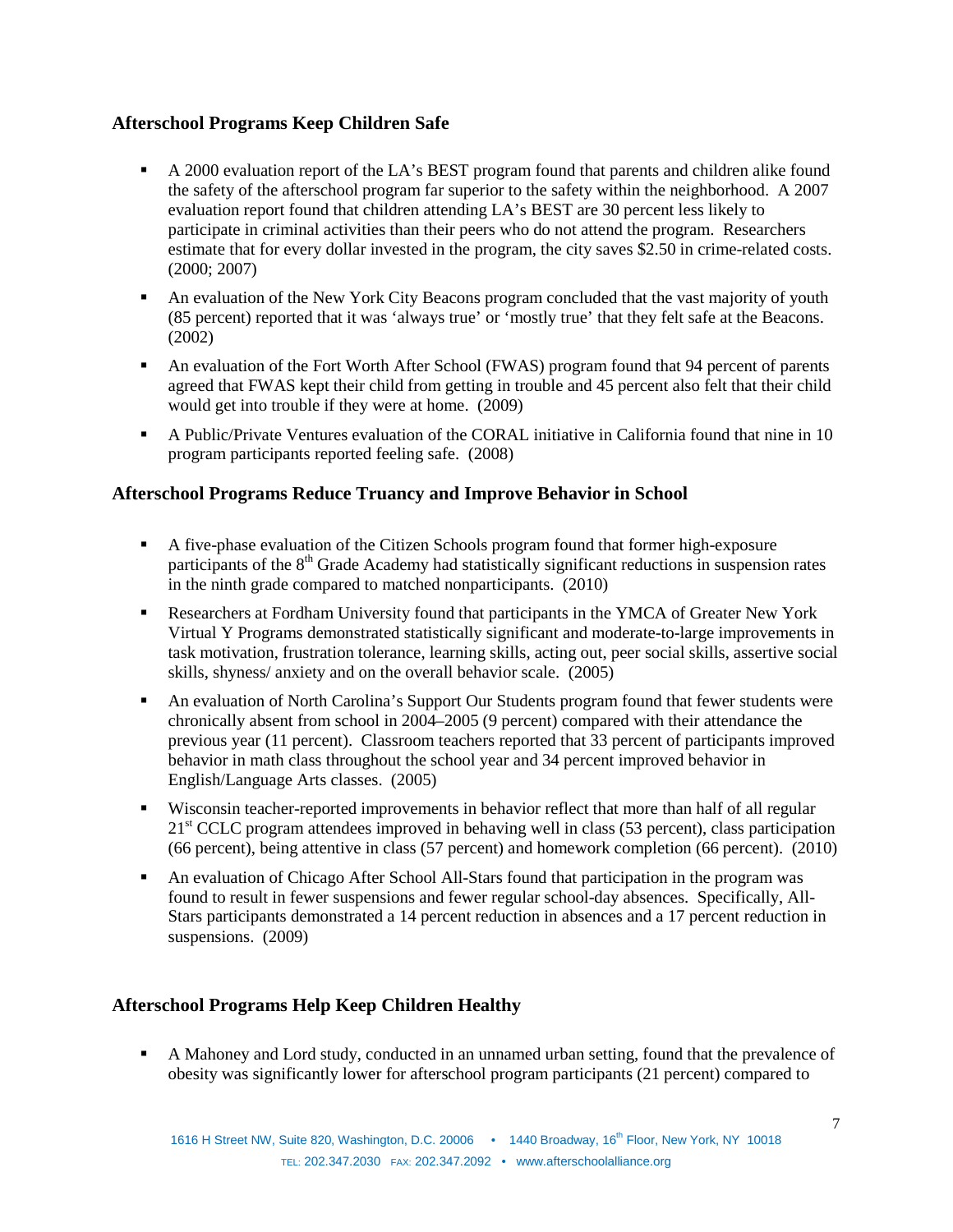nonparticipants (33 percent) at follow-up. Researchers controlled for baseline obesity, poverty status, race and ethnicity. (2005)

 A Medical College of Georgia study of a specially designed afterschool curriculum found that children who attended 40 percent of the afterschool sessions or more, compared to children in the control group, showed significant differences in change in body fat percentage – test group students decreased their body fat percentage, while the control group students increased theirs. These same students showed significantly greater gains in bone mass density and cardiovascular fitness. (2005)

#### **Afterschool Programs Help Working Families and Encourage Parental Participation**

- The Brandeis/Catalyst study of working parents found that worries about children's activities in the afternoon makes mothers and fathers less productive at work and contributes to employee stress, costing businesses between \$50 billion and \$300 billion annually in lost productivity. (2006)
- The LA's BEST evaluation found that three-quarters of the parents surveyed worried significantly less about their children's safety and that they had more energy in the evening since enrolling their children in the program. A clear majority also indicated that the program resulted in sizeable savings in their time. (2000)
- Parents in a TASC study said that the program helped them balance work and family life: Ninetyfour percent said the program was convenient; 60 percent said they missed less work than before because of the program; 59 percent said it supported them in keeping their job; and 54 percent said it allowed them to work more hours. In addition, 31 percent of principals reported that TASC "very much" increased parents' attendance at school events and 15 percent reported that it "very much" increased parents' attendance at parent–teacher conferences. (2004)
- **Parents in a study of the Extended-Service Schools Initiative reported the afterschool program** was beneficial in the following ways: Eighty percent of parents said they were less worried about their child's safety after school. Fifty-seven percent said their child's participation helped them manage their own work schedule. Forty-seven percent said it let them attend classes or job training more easily. Fifty percent said it helped them get a better job or do better at their job. (2002)
- An evaluation of New York City's Out-of-School Time Programs for Youth initiative found that 74 percent of parents of participants agreed that the program made it easier for them to keep their job, and 73 percent agreed that they missed less work than they had previously because their children attended the program. In addition, 71 percent of parents reported that they were able to work more hours because their children were in the program. (2009)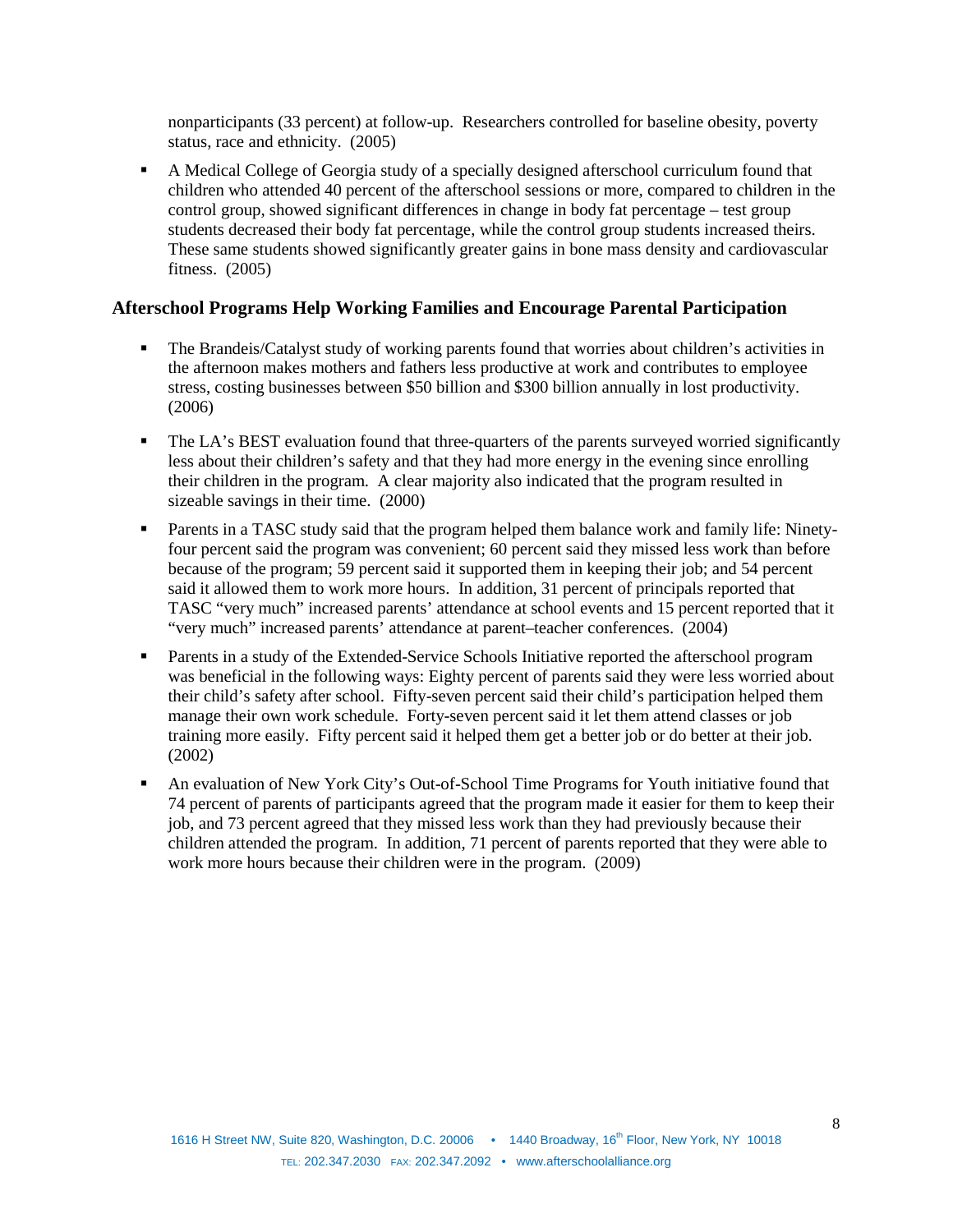# **Academic Evaluations**

| <b>Study</b><br><b>Subject</b>                                                                      | Author(s)                                 | <b>Date</b>    | <b>Type</b><br><b>of</b><br><b>Study</b> | <b>Description</b>                                                                                                                                                                                                                                                                                                                                                                                    | <b>Key Findings</b>                                                                                                                                                                                                                                                                                                                                                   |
|-----------------------------------------------------------------------------------------------------|-------------------------------------------|----------------|------------------------------------------|-------------------------------------------------------------------------------------------------------------------------------------------------------------------------------------------------------------------------------------------------------------------------------------------------------------------------------------------------------------------------------------------------------|-----------------------------------------------------------------------------------------------------------------------------------------------------------------------------------------------------------------------------------------------------------------------------------------------------------------------------------------------------------------------|
| <b>Project Exploration</b><br>$-$ Chicago, IL                                                       | Project Exploration                       | 2011           | Local/<br>Program<br>Level               | A 10-year retrospective study of the<br>impact of Project Exploration's<br>programs which surveyed 30% of<br>an estimated 259 alumni in their<br>database who were over the age of<br>18. Project Exploration works with<br>250 Chicago Public School middle<br>and high school students each year:<br>more than 85% come from low-<br>income African-American and<br>Latino families; 74% are girls. | Ninety-five percent of Project<br>Exploration participants have<br>graduated high school or are on<br>track to graduate. Sixty percent<br>of former participants enrolled in<br>a four-year college are pursuing<br>degrees in STEM-related fields,<br>and 60% of former participants<br>who graduated college graduated<br>with a degree in a STEM-related<br>field. |
| Citizen Schools-<br>Boston, MA                                                                      | <b>Policy Studies</b><br>Associates, Inc. | August<br>2010 | Local/<br>Program<br>Level               | The final analysis of an eight year<br>evaluation of the academic<br>outcomes in high school of former<br>8 <sup>th</sup> grade participants in the Boston-<br>based Citizen Schools.                                                                                                                                                                                                                 | <b>Former Citizen Schools</b><br>participants enrolled in top-tier<br>high schools at more than twice<br>the rate of matched comparison<br>students. Overall, former<br>participants enrolled and<br>completed all four years of high<br>school in a top-tier school at more<br>than three times the rate of<br>matched comparison students.                          |
| Wisconsin $21st$<br><b>Century Community</b><br><b>Learning Centers</b><br>(21 <sup>st</sup> CCLCs) | Evers, T., PhD.                           | August<br>2010 | <b>State</b><br>Level                    | An evaluation of the 44,483<br>students who participated in the<br>174 21 <sup>st</sup> CCLCs in Wisconsin<br>during the 2008-09 school year.                                                                                                                                                                                                                                                         | Teachers of students participating<br>in Wisconsin 21 <sup>st</sup> CCLC programs<br>reported that 69% of regular<br>program attendees increased their<br>academic performance with 40%<br>increasing their grades in math<br>and 42% increasing their grades<br>in language arts from the first<br>grading period to the end of the<br>school year.                  |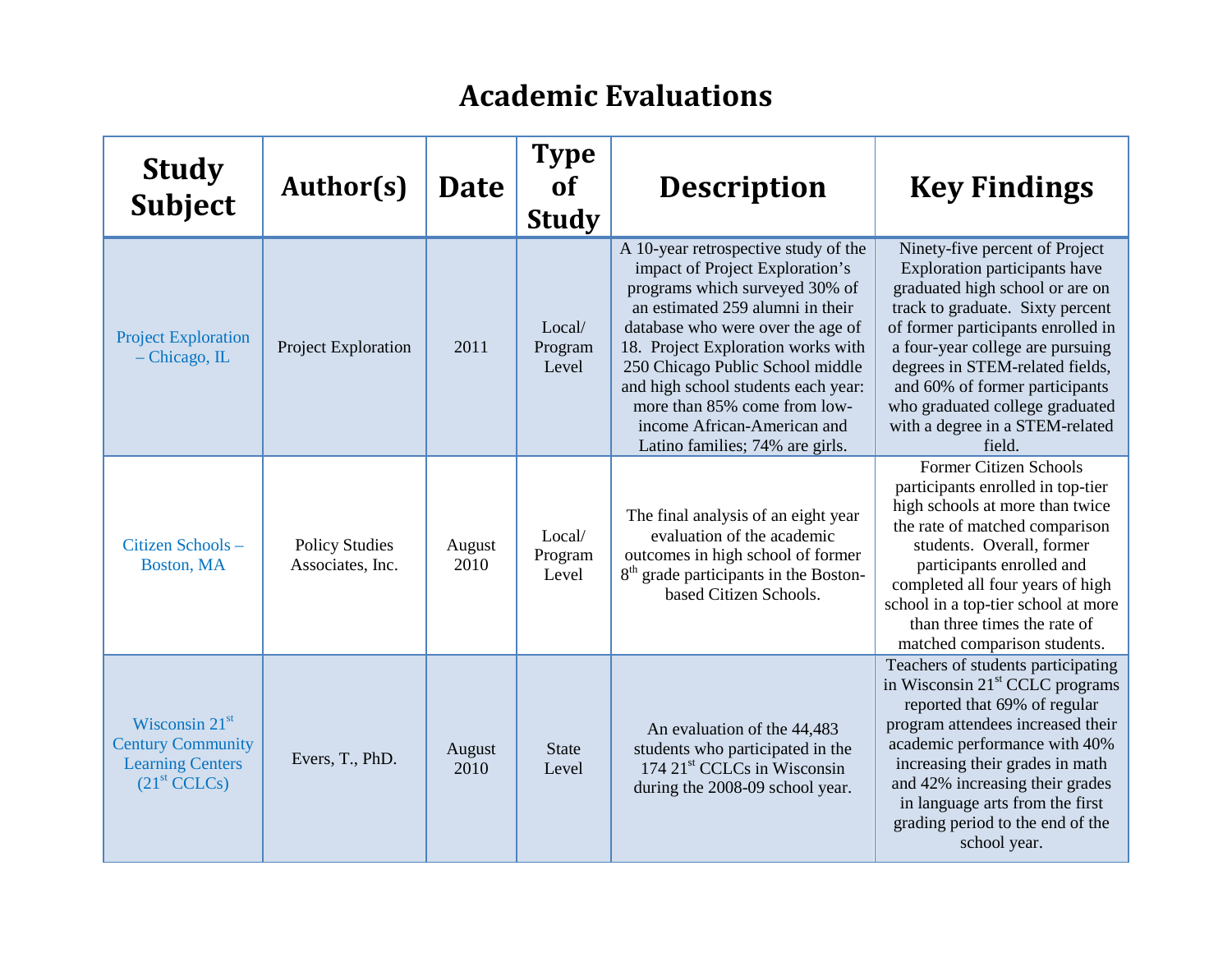| The Beacon<br><b>Community Centers</b><br><b>Middle School</b><br>Initiative – New<br>York, NY | <b>Policy Studies</b><br>Associates, Inc.<br>Russell, C.A., et. al.         | May<br>2010    | Local/<br>Program<br>Level | A study of middle school<br>participants in New York City's<br>Beacon Initiative, which serves<br>over 21,000 middle schoolers in<br>New York.                                                                                                    | Eighty percent of students<br>believed that they were finishing<br>their homework more often<br>because of the Beacon they<br>attended and 75% believed the<br>Beacon helped them get better<br>grades.                                                                                                                                                                                              |
|------------------------------------------------------------------------------------------------|-----------------------------------------------------------------------------|----------------|----------------------------|---------------------------------------------------------------------------------------------------------------------------------------------------------------------------------------------------------------------------------------------------|------------------------------------------------------------------------------------------------------------------------------------------------------------------------------------------------------------------------------------------------------------------------------------------------------------------------------------------------------------------------------------------------------|
| <b>Texas 21st Century</b><br>Community<br><b>Learning Centers</b>                              | Burgette, J.<br>Akerstrom, J.<br>Nunnery, J., et. al.                       | August<br>2009 | <b>State</b><br>Level      | An evaluation of the Texas 21 <sup>st</sup><br>CCLC program during the 2007-08<br>academic year.                                                                                                                                                  | Youth who attended math-focused<br>activities as part of the Texas 21st<br>CCLC program were significantly<br>more likely to pass the math<br>portion of the Texas Assessment<br>of Knowledge and Skills.                                                                                                                                                                                            |
| <b>Fort Worth After</b><br>School (FWAS)<br>Program – Fort<br>Worth, TX                        | Witt, P.A.<br>King, T.                                                      | August<br>2009 | Local/<br>Program<br>Level | An evaluation of 84 Fort Worth<br><b>Independent School District</b><br>afterschool programs, including 21 <sup>st</sup><br>CCLC programs.                                                                                                        | A significant positive relationship<br>emerged between the number of<br>days students attended the<br>afterschool program and the<br>instances of passing the math and<br>science portions of the Texas<br>Assessment of Knowledge and<br>Skills test. Also, results indicate<br>that attending FWAS Program in<br>at least the current year has a<br>positive relationship to school<br>attendance. |
| New Jersey After 3                                                                             | <b>Policy Studies</b><br>Associates, Inc.<br>Walking Eagle, K.P,<br>et. al. | April<br>2009  | <b>State</b><br>Level      | A four-year examination (2005-08)<br>of the influence of the New Jersey<br>After 3 initiative on the availability<br>and quality of afterschool<br>programs, as well as the<br>improvement of the outcomes of<br>over 15,000 participating youth. | Teachers reported that over<br>75% of program participants<br>were at or above grade level in<br>their ability to draw<br>conclusions, spell, identify the<br>main idea of a reading passage,<br>technological skill and<br>communicate orally.                                                                                                                                                      |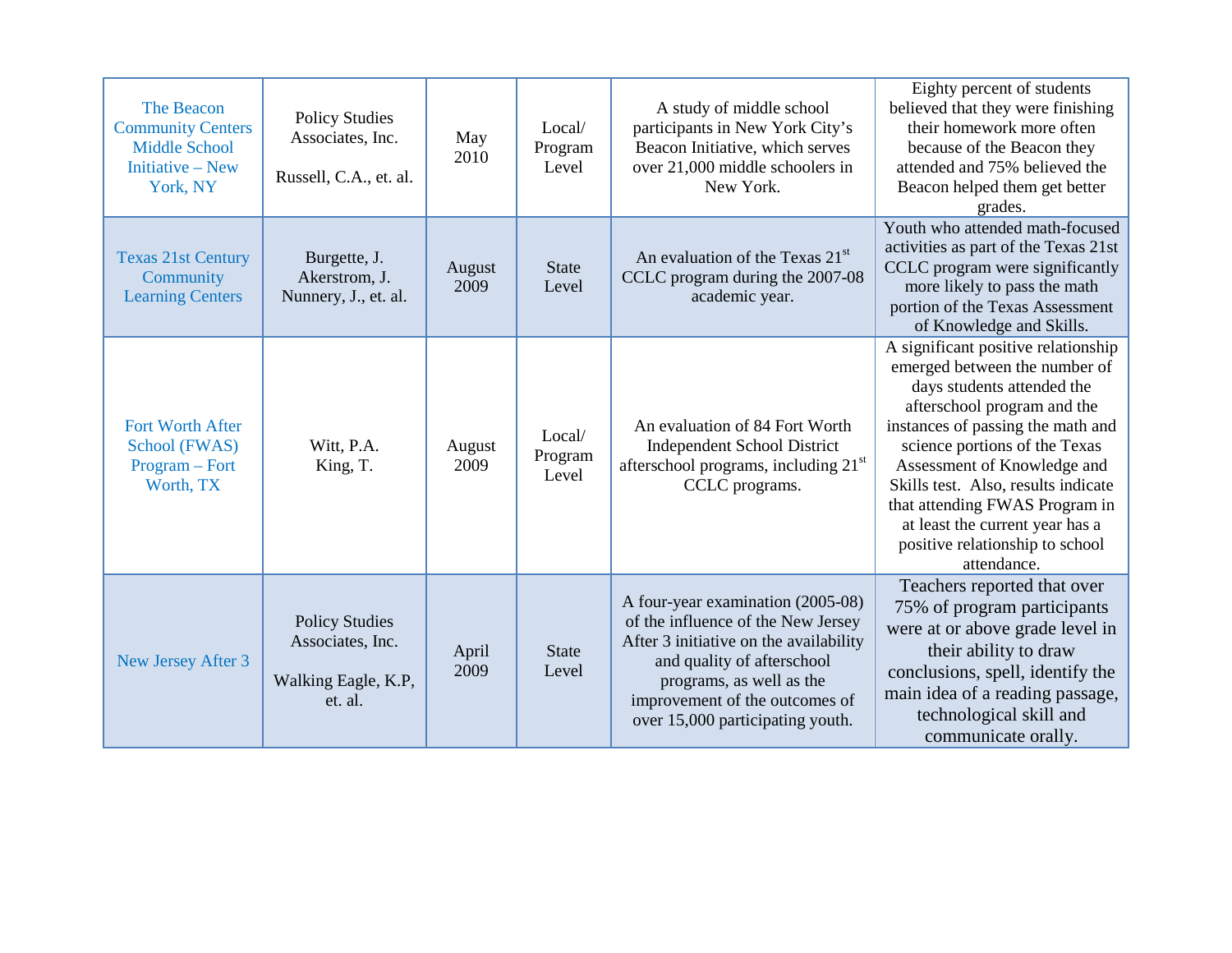| <b>Boys &amp; Girls Clubs</b><br>of America                                                                                                                 | Public/Private<br>Ventures<br>Arbreton, A., et. al.                                                                            | 2009             | Large<br>Scale             | A 30-month longitudinal evaluation<br>of 322 Boys & Girls Club members<br>from 10 Clubs across the country<br>beginning in seventh and eighth<br>grade.                                                                                                                                                                                      | Participants who attended the<br>program more often than their<br>peers reported higher levels of<br>community service involvement,<br>increased integrity, increased<br>academic confidence, decreased<br>aggression, decreased truancy and<br>decreased number of times<br>stopped by the police.                                                                                         |
|-------------------------------------------------------------------------------------------------------------------------------------------------------------|--------------------------------------------------------------------------------------------------------------------------------|------------------|----------------------------|----------------------------------------------------------------------------------------------------------------------------------------------------------------------------------------------------------------------------------------------------------------------------------------------------------------------------------------------|---------------------------------------------------------------------------------------------------------------------------------------------------------------------------------------------------------------------------------------------------------------------------------------------------------------------------------------------------------------------------------------------|
| <b>Evaluation of the</b><br>California-based<br><b>Communities</b><br>Organizing<br><b>Resources to</b><br><b>Advance Learning</b><br>initiative (CORAL)    | Public/Private<br>Ventures<br>Arbreton, A.,<br>Sheldon, J.,<br>Bradshaw, M.,<br>Goldsmith, J.,<br>Jucovy, L. and<br>Pepper, S. | February<br>2008 | Local/<br>Program<br>Level | A Public/Private Ventures<br>evaluation of the CORAL project,<br>an eight-year \$58 million<br>afterschool initiative in cities across<br>California designed by the James<br>Irvine Foundation.<br>Most students were elementary-<br>school aged, more than half were<br>English learners, and 89% received<br>free or reduced-price lunch. | Among CORAL youth exposed to<br>the same level of participation and<br>quality, English learners gained as<br>much as their English-proficient<br>peers. Children who began the<br>CORAL program two or more<br>grade levels behind based on the<br>individualized reading<br>assessments gained just as much<br>as their higher-achieving<br>counterparts over the same period<br>of time. |
| The Promising<br>After-School<br><b>Programs Study</b>                                                                                                      | Vandell, D.L.<br>Reisner, E.R.<br>Pierce, K.M.                                                                                 | October<br>2007  | Large<br>Scale             | A study of the effect of afterschool<br>programs on nearly 3,000 low-<br>income students at 45 high-quality<br>afterschool programs across the<br>nation.                                                                                                                                                                                    | Regular participation in high-<br>quality afterschool programs is<br>linked to significant gains in<br>standardized test scores and work<br>habits as well as reductions in<br>behavioral problems among<br>disadvantaged students.                                                                                                                                                         |
| <b>CASEL's Meta-</b><br>Analysis of the<br><b>Impact of After-</b><br><b>School Programs</b><br>that Promote<br><b>Personal and Social</b><br><b>Skills</b> | Weissberg, R.P.<br>Durlak, J.                                                                                                  | January<br>2007  | Large<br>Scale             | A meta-analysis spanning 73<br>separate studies of afterschool<br>programs.                                                                                                                                                                                                                                                                  | Afterschool programs succeeded<br>in improving youths' school<br>bonding (positive feelings and<br>attitudes toward school), school<br>grades and achievement test<br>scores.                                                                                                                                                                                                               |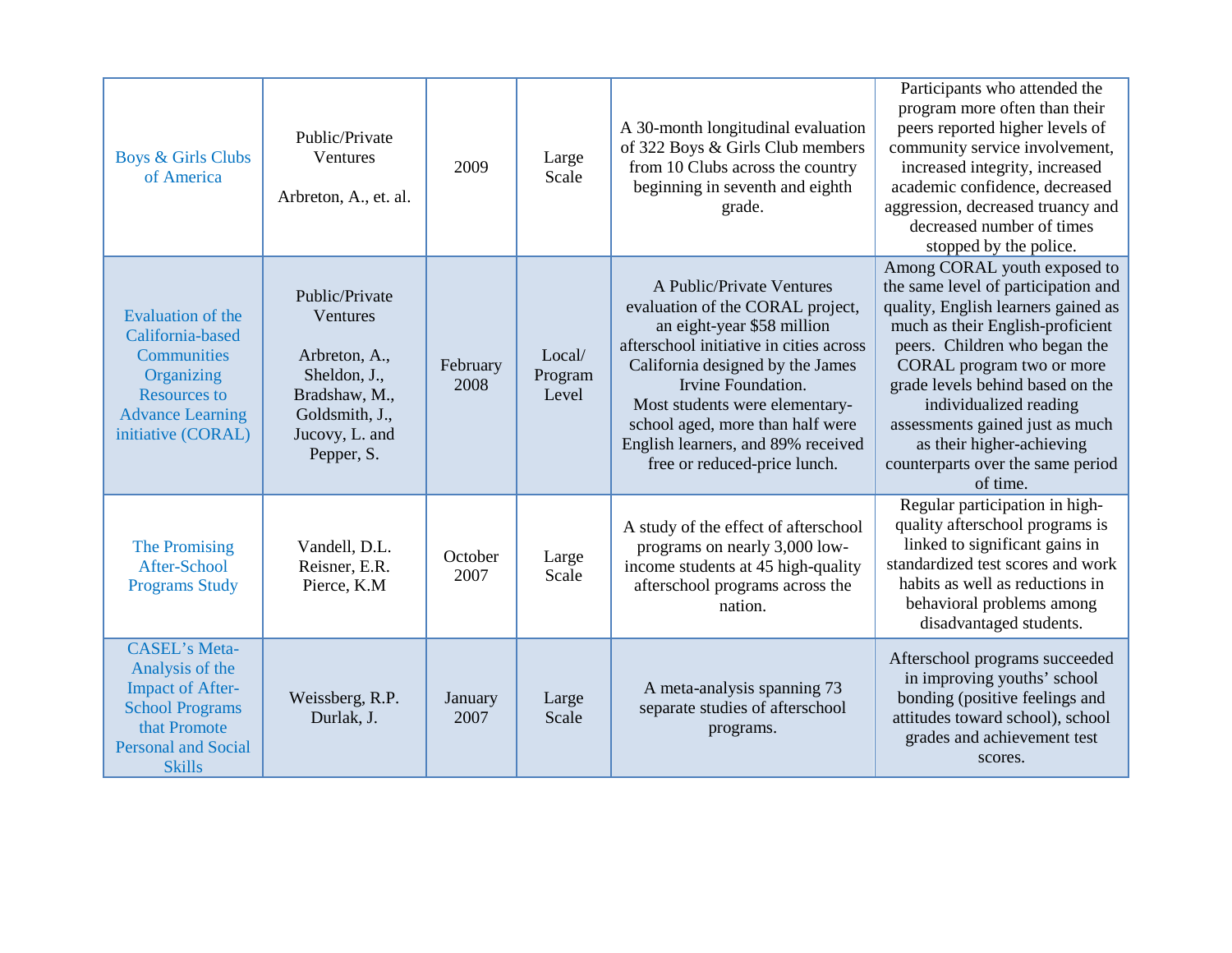| California 21st<br><b>Century High</b><br><b>School After School</b><br>Safety and<br><b>Enrichment</b> for<br>Teens (ASSETs)<br>Programs                                                           | Hipps, J.<br>Diaz, M.                                                                           | January<br>2007 | <b>State</b><br>Level      | An evaluation of the first cohort of<br>ASSETs grantees (2005-06), which<br>included over 27,900 high school<br>students from across California.                                                           | For both the English/language arts<br>and mathematics portions of the<br>California High School Exit<br>Exam, afterschool participants<br>passed at a significantly higher<br>rate than similarly situated<br>students not involved in projects.                                                                                                                                                                                                         |
|-----------------------------------------------------------------------------------------------------------------------------------------------------------------------------------------------------|-------------------------------------------------------------------------------------------------|-----------------|----------------------------|------------------------------------------------------------------------------------------------------------------------------------------------------------------------------------------------------------|----------------------------------------------------------------------------------------------------------------------------------------------------------------------------------------------------------------------------------------------------------------------------------------------------------------------------------------------------------------------------------------------------------------------------------------------------------|
| <b>After School</b><br>Matters (ASM) -<br>Chicago, IL                                                                                                                                               | Chapin Hall Center<br>for Children at the<br>University of<br>Chicago                           | January<br>2007 | Local/<br>Program<br>Level | A Chapin Hall study of Chicago's<br>ASM program, which offers paid<br>internships in the arts, technology,<br>sports and communications to<br>teenagers in some of the city's most<br>underserved schools. | Students who participated in<br>ASM missed fewer days of school<br>than their classmates and those<br>who participated most frequently<br>failed fewer core academic<br>courses in English, Math, Science<br>and Social Studies. Also, over<br>their full high school careers,<br>students enrolled in the program<br>for three or more semesters had<br>higher graduation rates and lower<br>dropout rates than similar students<br>not in the program. |
| Mid-continent<br><b>Research for</b><br><b>Education</b> and<br>Learning (McREL)<br>Meta-Analysis of<br><b>Effects of Out-of-</b><br><b>School Time</b><br>Programs for At-<br><b>Risk Students</b> | Lauer, P.A.<br>Matoko, A.<br>Wilkerson, S.B.<br>Apthorp, H.S.<br>Snow, D.<br>Martin-Glenn, M.L. | Summer<br>2006  | Large<br>Scale             | A meta-analysis of 35 separate<br>afterschool program evaluations.                                                                                                                                         | Afterschool programs had<br>positive and significant effects<br>among students at risk of failure<br>in producing positive results on<br>reading and math achievement<br>with slight variance among<br>different grade levels.                                                                                                                                                                                                                           |
| <b>Young Scholars</b><br>Program - North<br>Carolina                                                                                                                                                | Z. Smith Reynolds<br>Foundation                                                                 | 2006            | <b>State</b><br>Level      | An analysis of the effects of the<br>Young Scholars program on<br>students in schools throughout<br>North Carolina.                                                                                        | Young Scholars participants made<br>significant gains on the N.C.<br>statewide standardized tests in<br>both math and reading.<br>Participant grades also improved,<br>with the number of students<br>receiving F's decreasing by 50%<br>while the number receiving A's<br>and B's increased by 38%.                                                                                                                                                     |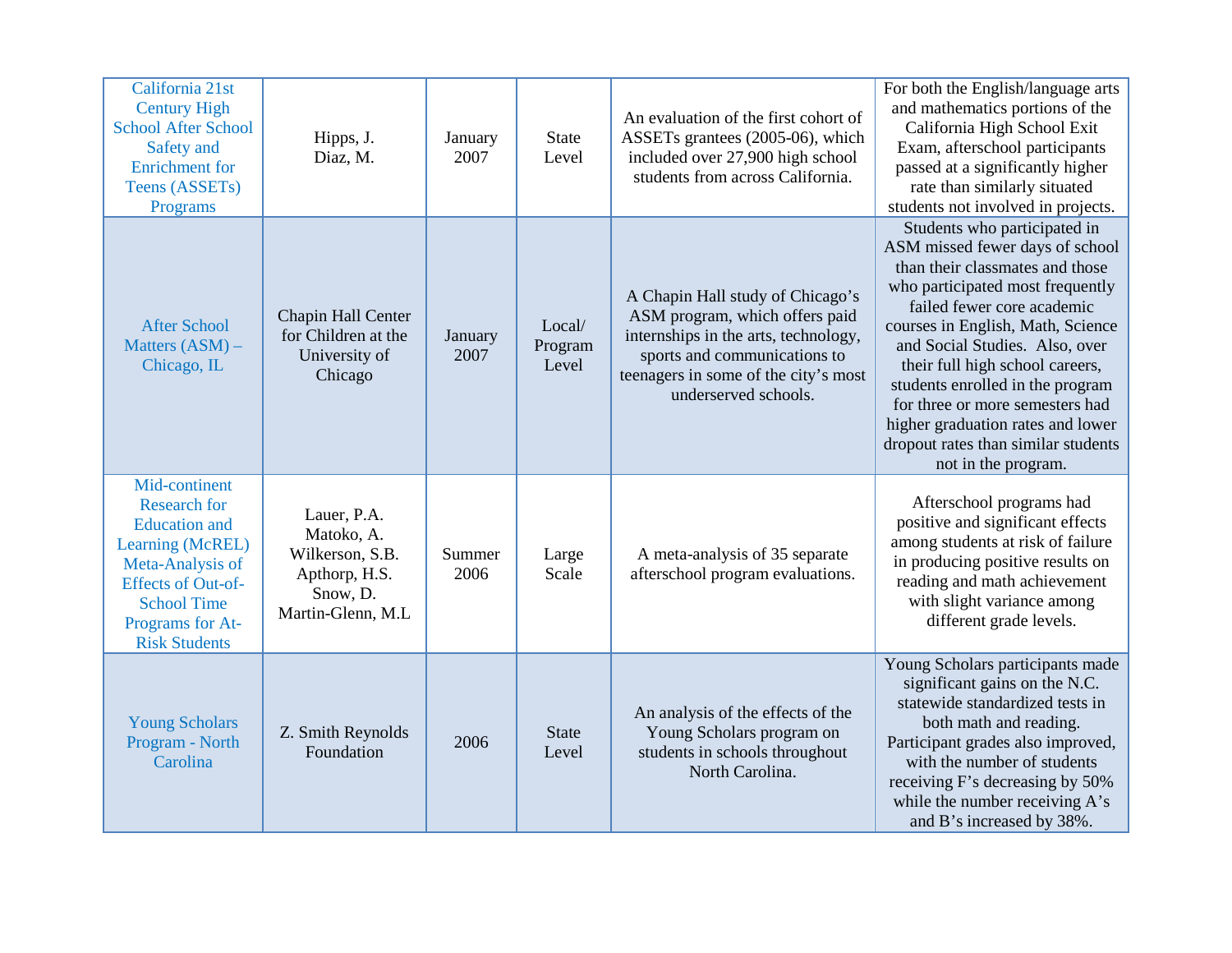| <b>Mahoney and Lord</b><br><b>Ecological Analysis</b><br>of After-School<br>Program<br>Participation | Mahoney, J.<br>Lord, L.<br>Carryl, E.                                             | Summer<br>2005 | Local/<br>Program<br>Level | A longitudinal study evaluating<br>afterschool program participation<br>and the academic performance and<br>teacher-rated motivational<br>attributes over a school year.<br>Participants were 599 boys and<br>girls from an unnamed urban,<br>disadvantaged city in the United<br>States. | Children who were in the highest<br>category of afterschool program<br>attendance had significantly<br>higher reading achievement than<br>children in all other care<br>arrangements.                                                                                                                                                                   |
|------------------------------------------------------------------------------------------------------|-----------------------------------------------------------------------------------|----------------|----------------------------|-------------------------------------------------------------------------------------------------------------------------------------------------------------------------------------------------------------------------------------------------------------------------------------------|---------------------------------------------------------------------------------------------------------------------------------------------------------------------------------------------------------------------------------------------------------------------------------------------------------------------------------------------------------|
| <b>YMCA</b> of Greater<br>New York's Virtual<br>Y Program – New<br>York, NY                          | <b>National Center for</b><br>Schools and<br>Communities at<br>Fordham University | 2005           | Local/<br>Program<br>Level | A report by The National Center for<br>Schools and Communities at<br>Fordham University presenting the<br>results of seven years of evaluation<br>for the YMCA of Greater New<br>York's Virtual Y afterschool<br>program.                                                                 | Teachers reported significant<br>improvements in classroom<br>behavior for Virtual Y<br>participants, the average school<br>attendance of 3rd and 4th grade<br>Virtual Y participants exceeded<br>the average attendance of a<br>comparison group. Virtual<br>Y participants also<br>outperformed a comparison<br>group in post-program math<br>scores. |
| <b>Support Our</b><br>Students (SOS)-<br><b>North Carolina</b>                                       | <b>EDSTAR</b><br>Johnson, J.L.                                                    | 2005           | <b>State</b><br>Level      | An evaluation of North Carolina's<br>SOS Program, which provides<br>afterschool programs to over<br>16,000 students in the state.                                                                                                                                                         | SOS participants' end-of-grade<br>achievement test scores exceeded<br>the state's improvement goals in<br>math and reading and the<br>percentages of students who<br>scored at grade level proficiency<br>in reading increased by nearly<br>10%.                                                                                                        |
| LA's BEST -<br>Los Angeles, CA                                                                       | <b>CRESST</b><br>Huang, D.<br>Kyung, S.K.<br>Marshall, A.<br>Perez, P.            | 2005           | Local/<br>Program<br>Level | A study examining the long-term<br>impact of LA's BEST on student<br>drop-out rates.                                                                                                                                                                                                      | LA's BEST participants were<br>significantly less likely to drop<br>out of school compared to<br>matched nonparticipants.                                                                                                                                                                                                                               |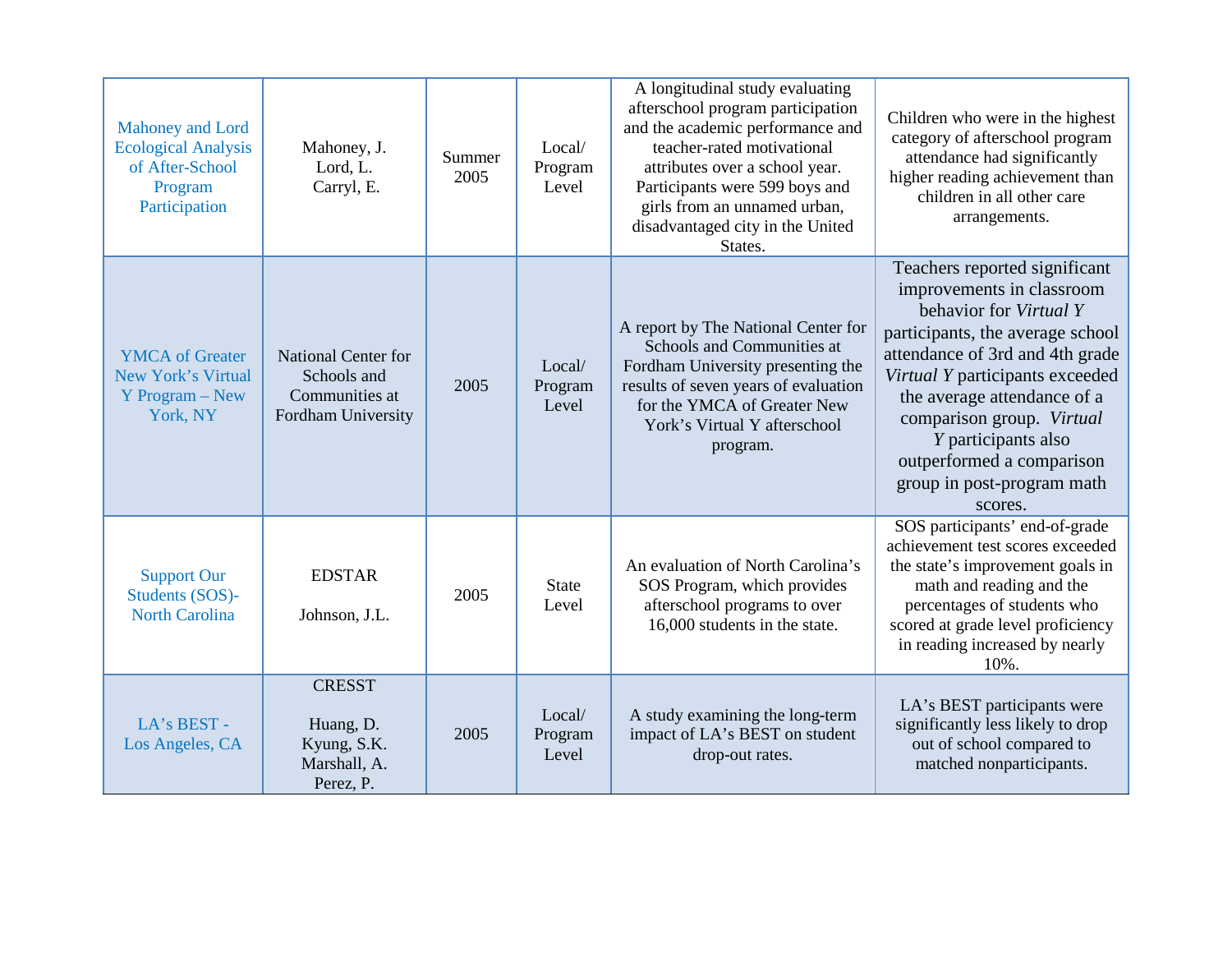| Academically<br><b>Focused Afterschool</b><br>Programs in New<br>Hampshire | Frankel, S.L.<br>Streitburger, K.<br>Goldman, E.                                                       | 2005             | <b>State</b><br>Level      | A study conducted of New<br>Hampshire's state-and federally<br>funded, academically focused<br>afterschool programs conducted for<br>the state.                                                                     | More than half the students who<br>attended programs regularly<br>improved both academically and<br>behaviorally. At the middle<br>school level, where data were<br>richer, more students who<br>attended regularly showed<br>academic improvement than<br>students who attended less<br>frequently. However, even<br>students who attended<br>sporadically showed<br>improvement. |
|----------------------------------------------------------------------------|--------------------------------------------------------------------------------------------------------|------------------|----------------------------|---------------------------------------------------------------------------------------------------------------------------------------------------------------------------------------------------------------------|------------------------------------------------------------------------------------------------------------------------------------------------------------------------------------------------------------------------------------------------------------------------------------------------------------------------------------------------------------------------------------|
| Pathways to<br>Progress -<br>St. Paul, MN                                  | <b>Center for Applied</b><br>Research and<br>Educational<br>Improvement,<br>University of<br>Minnesota | March<br>2004    | Local/<br>Program<br>Level | A summative evaluation of the<br>Pathways to Progress, 21st CCLC<br>grant, which operated at eight sites<br>in Saint Paul Public<br>Schools between June 2000 and<br>May 2003.                                      | Pathways participants<br>outperformed comparison<br>students on standardized tests in<br>reading and math, received better<br>grades in English and math and<br>attended school more regularly.                                                                                                                                                                                    |
| The After-School<br>Corporation (TASC)<br>New York, NY                     | <b>Policy Studies</b><br>Associates<br>Reisner, E.R., et. al.                                          | November<br>2004 | Local/<br>Program<br>Level | An external evaluation of TASC<br>that collected data spanning four<br>school years from 96 TASC<br>afterschool projects and their<br>host schools in New York City.                                                | At the elementary and middle<br>school levels, TASC participants<br>showed gains in math<br>achievement and school<br>attendance. At the high school<br>level, afterschool participants<br>passed more Regents exams,<br>attended school more regularly<br>and earned more high school<br>credits than their non-<br>participating peers.                                          |
| Foundations, Inc. -<br>PA and NJ                                           | Gansk & Associates<br>Klein, S.P.<br>Bolus, R.                                                         | 2002             | Local/<br>Program<br>Level | An evaluation of elementary<br>students in Foundations, Inc.'s After<br>School Enrichment Programs at 35<br>schools in Pennsylvania and New<br>Jersey. The evaluation took place<br>during the 2002-03 school year. | On standardized tests,<br>Foundations students scored<br>higher on math, reading, and<br>language arts than the comparison<br>group. Program students of every<br>grade level showed significant<br>improvements in every subject.                                                                                                                                                 |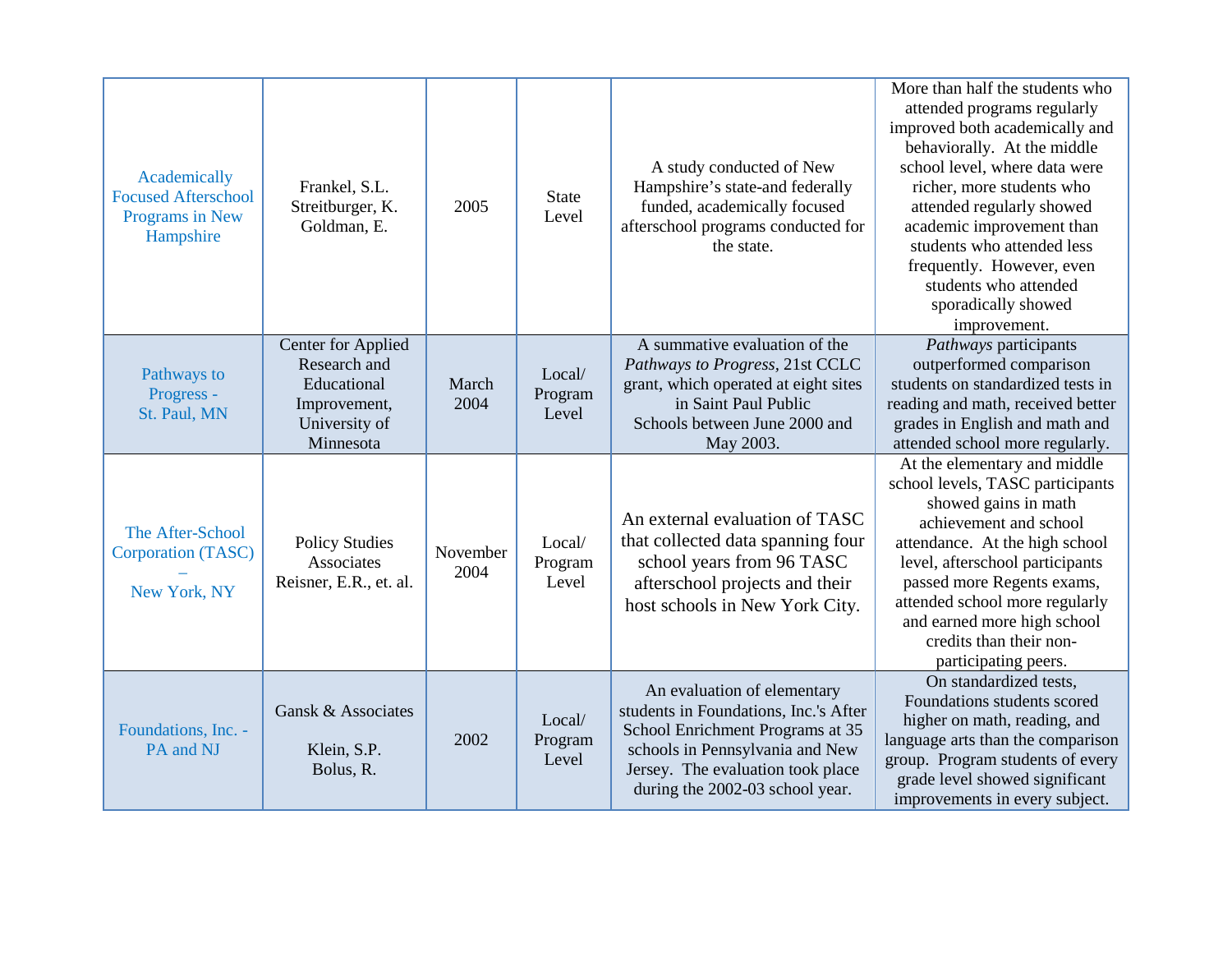| California's After<br><b>School Learning</b><br>and Safe<br>Neighborhoods<br><b>Partnership Program</b><br>(ASLSNPP) | University of<br>California at Irvine<br>working with the<br>California<br>Department of<br>Education | 2002 | State<br>Level | A statewide evaluation of<br>ASLSNPP, which provides<br>afterschool and before school<br>programming for children in grades<br>K-9 throughout California. | The study found that, particularly<br>for students who participate in the<br>ASLSNPP for substantial periods<br>of time, there is a closing of the<br>gap in math achievement between<br>low-income and other students. |
|----------------------------------------------------------------------------------------------------------------------|-------------------------------------------------------------------------------------------------------|------|----------------|-----------------------------------------------------------------------------------------------------------------------------------------------------------|-------------------------------------------------------------------------------------------------------------------------------------------------------------------------------------------------------------------------|
|----------------------------------------------------------------------------------------------------------------------|-------------------------------------------------------------------------------------------------------|------|----------------|-----------------------------------------------------------------------------------------------------------------------------------------------------------|-------------------------------------------------------------------------------------------------------------------------------------------------------------------------------------------------------------------------|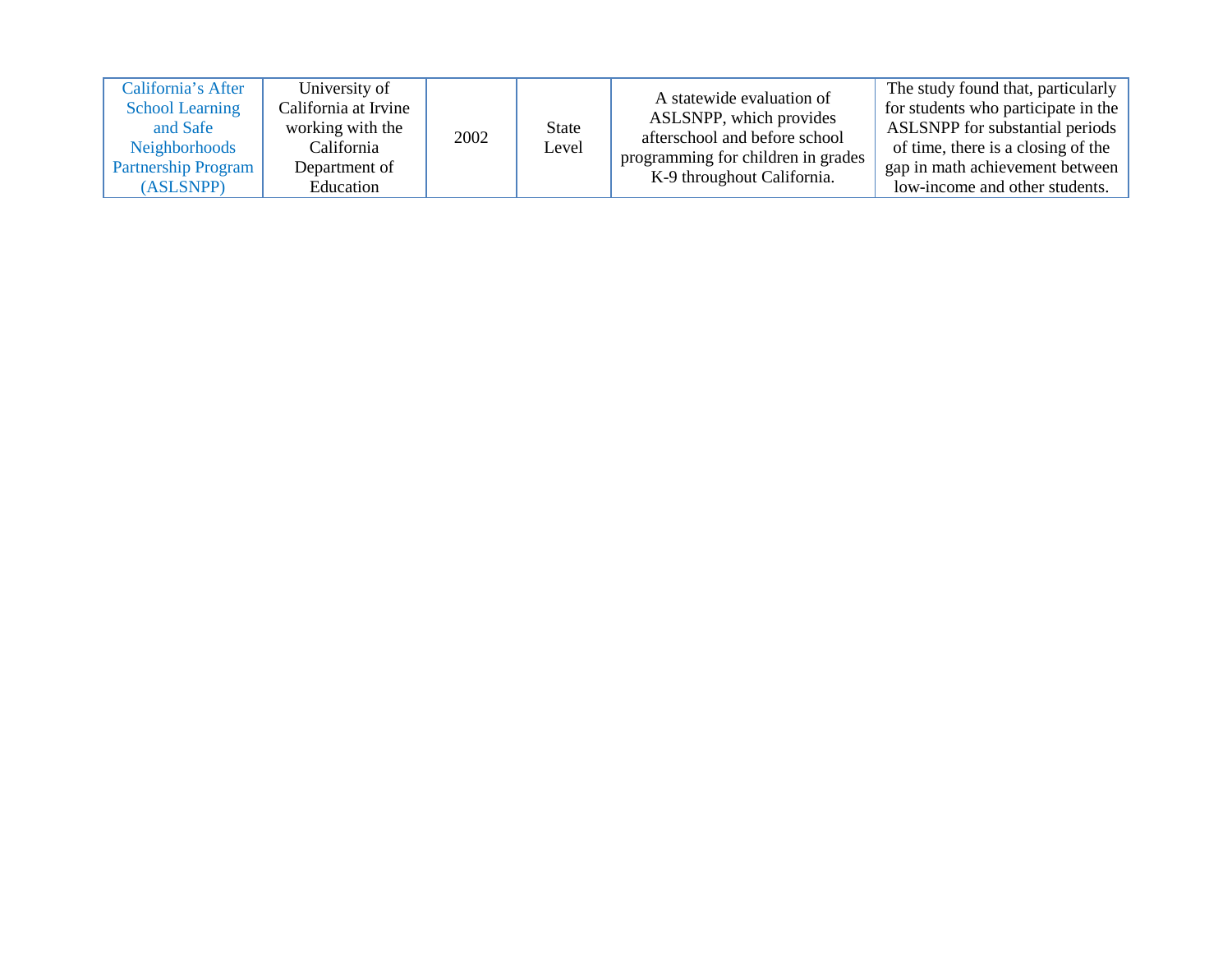# **Behavioral Evaluations**

| <b>Study</b><br><b>Subject</b>                                                  | Author(s)                                 | <b>Date</b>    | <b>Type</b><br>of<br><b>Study</b> | <b>Description</b>                                                                                                                                                                       | <b>Key Findings</b>                                                                                                                                                                                                                                                                                                                                                                                             |
|---------------------------------------------------------------------------------|-------------------------------------------|----------------|-----------------------------------|------------------------------------------------------------------------------------------------------------------------------------------------------------------------------------------|-----------------------------------------------------------------------------------------------------------------------------------------------------------------------------------------------------------------------------------------------------------------------------------------------------------------------------------------------------------------------------------------------------------------|
| Citizen Schools-<br>Boston, MA                                                  | <b>Policy Studies</b><br>Associates, Inc. | August<br>2010 | Local/<br>Program<br>Level        | The final analysis of an eight<br>year evaluation of the<br>academic outcomes in high<br>school of former 8 <sup>th</sup> grade<br>participants in the Boston-<br>based Citizen Schools. | Former participants of the Citizen<br>Schools' 8 <sup>th</sup> Grade Academy<br>program consistently continued to<br>attend school more often through<br>ninth, tenth and eleventh grade<br>compared to a group of matched<br>nonparticipants. High exposure<br>participants also had statistically<br>significant reductions in suspension<br>rates in the ninth grade compared to<br>matched nonparticipants. |
| Wisconsin $21st$ Century<br><b>Community Learning</b><br>Centers $(21st CCLCs)$ | Evers, T., PhD.                           | August<br>2010 | <b>State Level</b>                | An evaluation of the 44,483<br>students who participated in<br>the 174 $21st$ CCLCs in<br>Wisconsin during the 2008-09<br>school year.                                                   | The qualitative evaluation found that<br>teachers in Wisconsin reported that<br>53% of regular $21st$ CCLC attendees<br>improved in behaving well in class.<br>Additionally, teachers reported that<br>44% improved in class attendance,<br>66% improved in homework<br>completion and 58% improved in<br>motivation to learn.                                                                                  |
| <b>Fort Worth After School</b><br>(FWAS) Program - Fort<br>Worth, TX            | Witt, P.A.<br>King, T.                    | August<br>2009 | Local/<br>Program<br>Level        | An evaluation of 84 Fort<br>Worth Independent School<br>District afterschool programs,<br>including $21st$ CCLC<br>programs.                                                             | Parents of children in FWAS<br>reported that since their children had<br>been in the program they were doing<br>better on their homework, learning<br>new activities, looked forward to<br>going to school and were getting in<br>less trouble.                                                                                                                                                                 |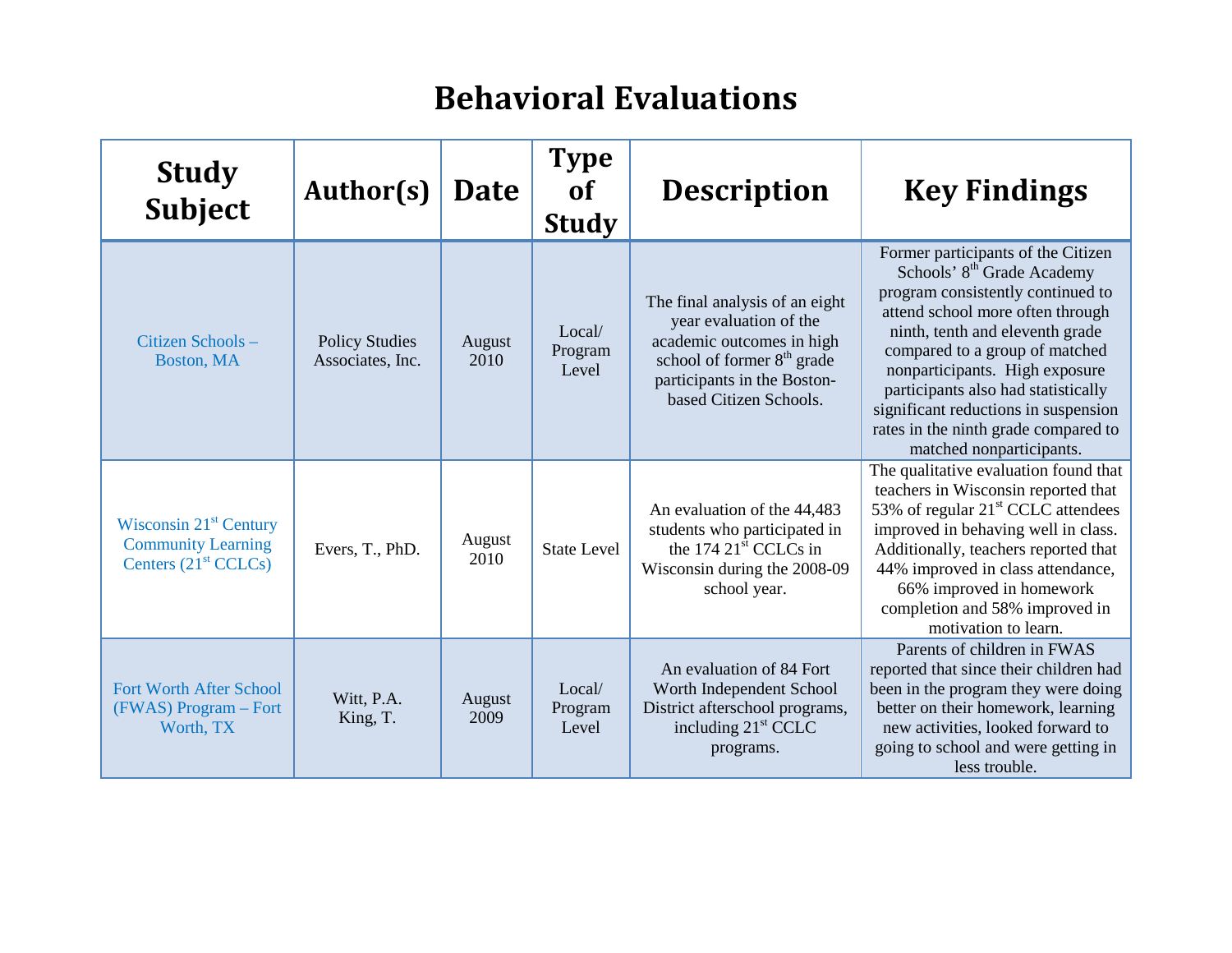| New York City's Out-of-<br><b>School Time Programs</b><br>for Youth Initiative<br>$(OST)$ – New York, NY                                       | Russell, C.A.<br>Mielke, M.B.<br>Reisner, E.R.                                                                                 | September<br>2009 | Local/<br>Program<br>Level | A multi-year evaluation of<br>New York City's OST<br>initiative including more than<br>81,000 youth in 622 OST<br>programs across New York<br>City.                                                                                                                                                                                                                                                  | Parents noted that the OST<br>programs allowed them to work<br>more or pursue more education.<br>Across all responding parents, 74%<br>agreed that the program made it<br>easier for them to keep their job and<br>73% agreed that they missed less<br>work than they had previously<br>because their children attended the<br>OST program. In addition, 71% of<br>parents reported that they were able<br>to work more hours because their<br>children were in the program. |
|------------------------------------------------------------------------------------------------------------------------------------------------|--------------------------------------------------------------------------------------------------------------------------------|-------------------|----------------------------|------------------------------------------------------------------------------------------------------------------------------------------------------------------------------------------------------------------------------------------------------------------------------------------------------------------------------------------------------------------------------------------------------|------------------------------------------------------------------------------------------------------------------------------------------------------------------------------------------------------------------------------------------------------------------------------------------------------------------------------------------------------------------------------------------------------------------------------------------------------------------------------|
| Chicago After-School<br><b>All Stars</b>                                                                                                       | Jones, C.J.                                                                                                                    | June<br>2009      | Local/<br>Program<br>Level | A student evaluation utilizing<br>data from three sources: an<br>end-of year survey distributed<br>to all 3rd through 8th grade<br>students eligible to participate<br>in the All Stars program;<br><b>Student Connection Survey,</b><br>which the district administers<br>to all 6th through 12th grade<br>students; and administrative<br>data on student behavior,<br>attendance and performance. | All Stars participation was found to<br>result in fewer suspensions, fewer<br>regular school-day absences and<br>greater achievement gains. All Stars<br>participants demonstrated a 14%<br>reduction in absences, a 17%<br>reduction in suspensions and greater<br>reading and math achievement gains<br>equivalent to .6 and .7 months of<br>regular-school-day instruction<br>respectively.                                                                               |
| <b>Evaluation of the</b><br>California-based<br><b>Communities Organizing</b><br><b>Resources to Advance</b><br>Learning initiative<br>(CORAL) | Public/Private<br>Ventures<br>Arbreton, A.,<br>Sheldon, J.,<br>Bradshaw, M.,<br>Goldsmith, J.,<br>Jucovy, L. and<br>Pepper, S. | February<br>2008  | Local/<br>Program<br>Level | A Public/Private Ventures<br>evaluation of the CORAL<br>project, an eight-year, \$58<br>million afterschool initiative of<br>the James Irvine Foundation.<br>Most students were<br>elementary-school aged, more<br>than half were English learners<br>and 89% received free or<br>reduced-price lunch.                                                                                               | Students experienced a range of<br>benefits including high levels of<br>participation and a strong sense of<br>engagement, belonging and feeling<br>safe.                                                                                                                                                                                                                                                                                                                    |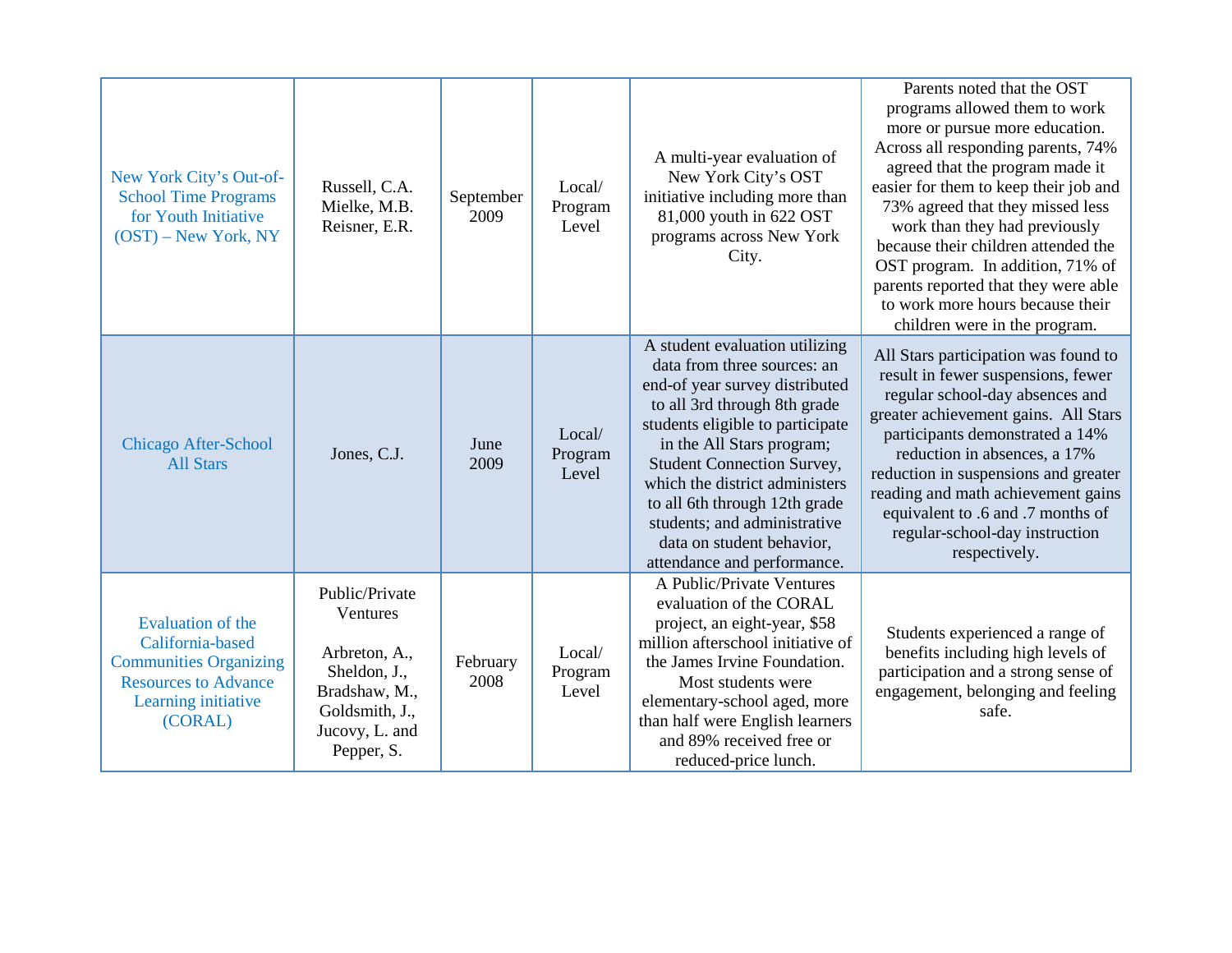| The Promising After-<br><b>School Programs Study</b>                                                                                          | Vandell, D.L.<br>Reisner, E.R.<br>Pierce, K.M | October<br>2007 | Large<br>Scale             | A study of the effect of<br>afterschool programs on nearly<br>3,000 low-income students at<br>35 high-quality afterschool<br>programs across the nation.                                                                                                                                                                                                                                                              | The study found that regular<br>participation was linked to<br>reductions in behavior problems<br>among disadvantaged students and<br>led to significant gains in teachers'<br>reports of students' improved social<br>skills with peers. Teachers also<br>reported reductions in misconduct<br>over the two-year period and<br>reduced use of drugs and alcohol,<br>compared to those in the low<br>supervision group.                                                                      |
|-----------------------------------------------------------------------------------------------------------------------------------------------|-----------------------------------------------|-----------------|----------------------------|-----------------------------------------------------------------------------------------------------------------------------------------------------------------------------------------------------------------------------------------------------------------------------------------------------------------------------------------------------------------------------------------------------------------------|----------------------------------------------------------------------------------------------------------------------------------------------------------------------------------------------------------------------------------------------------------------------------------------------------------------------------------------------------------------------------------------------------------------------------------------------------------------------------------------------|
| LA's BEST-Los<br>Angeles, CA                                                                                                                  | <b>CRESST</b><br>Huang, D.<br>Goldschmidt, P. | June<br>2007    | Local/<br>Program<br>Level | A study that compared three<br>groups of students from 1994<br>to $2003$ - approximately $2,300$<br>who participated in the LA's<br>BEST program, another 2,300<br>who attended schools offering<br>LA's BEST programs but did<br>not participate and 1,900 who<br>attended demographically<br>similar schools without LA's<br>BEST programs – to assess the<br>effect of the LA's BEST<br>program on juvenile crime. | The study found that students who<br>participated at a higher rate in LA's<br>BEST had significantly lower<br>incidences of juvenile crime. Also,<br>the economic benefits of the<br>program exceed its costs; every<br>dollar invested in the LA's BEST<br>program resulted in a savings in<br>juvenile crime costs of<br>approximately \$2.50. Researchers<br>also found dropout rates among<br>LA's BEST students to be<br>significantly lower than the overall<br>district dropout rate. |
| <b>CASEL's Meta-Analysis</b><br>of the Impact of After-<br><b>School Programs that</b><br><b>Promote Personal and</b><br><b>Social Skills</b> | Weissberg, R.P.<br>Durlak, J.                 | January<br>2007 | Large<br>Scale             | A meta-analysis spanning 73<br>separate studies of afterschool<br>programs.                                                                                                                                                                                                                                                                                                                                           | The study found that afterschool<br>programs succeeded in improving<br>youths' feelings of self-confidence<br>and self-esteem, school bonding and<br>positive social behaviors. They also<br>reduced problem behaviors<br>(aggression, noncompliance and<br>conduct problems) and drug use.                                                                                                                                                                                                  |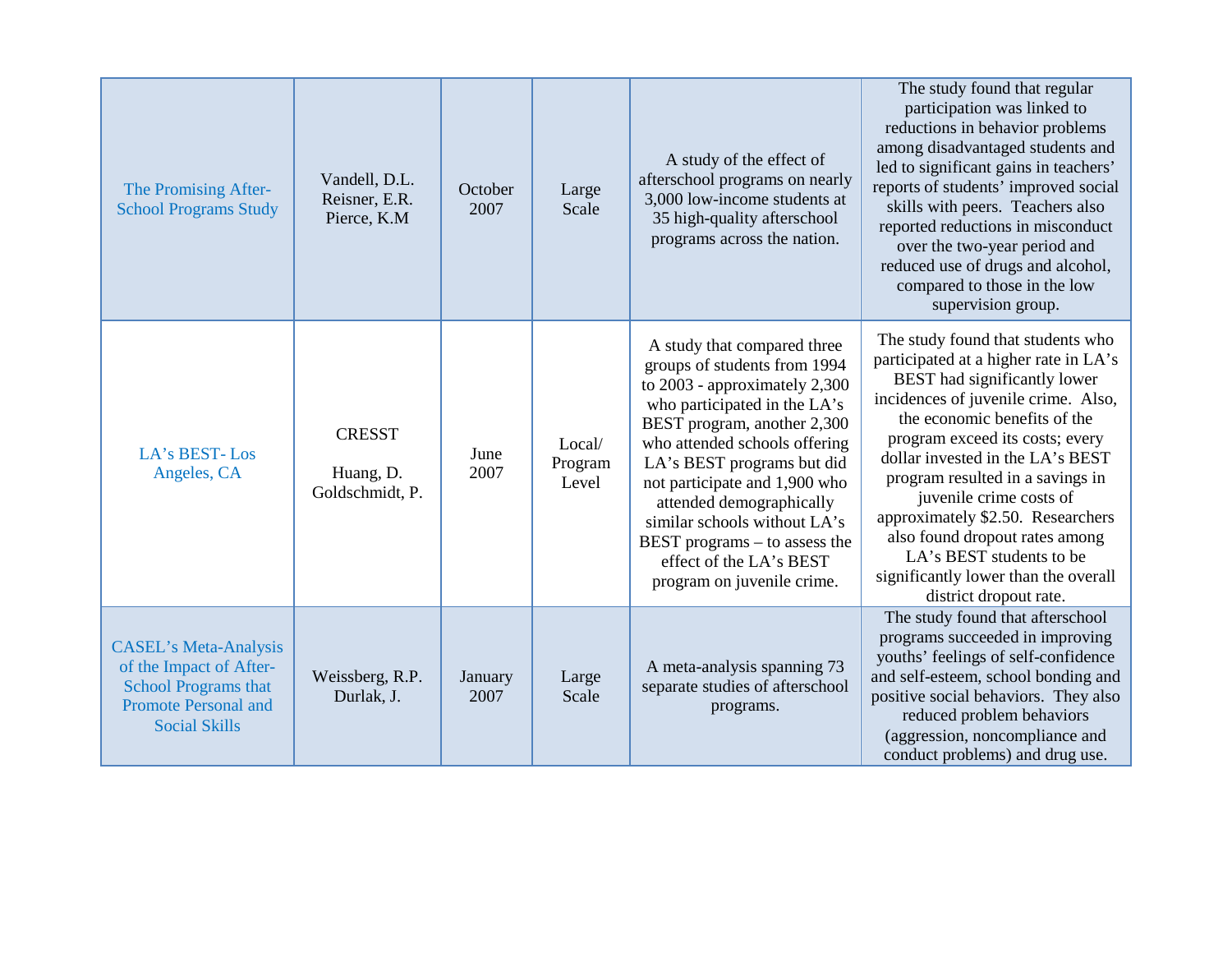| <b>After-School Worries:</b><br><b>Tough on Parents, Bad</b><br>for Business                                      | Catalyst<br>Gareis, K.<br>Barnett, R.                                                                    | 2006             | Large<br>Scale             | A study of $1,755$<br>employee/parents at three<br>Fortune 500 companies<br>focused on assessing parental<br>stress.                                                                                                                | The study found that as many as 2.5<br>million parents are over-stressed by<br>parental concern about afterschool<br>time (PCAST) and are likely to<br>bring their concerns to the office.<br>PCAST makes mothers and fathers<br>less productive at work and<br>contributes to employee stress,<br>costing businesses between \$50<br>billion and \$300 billion annually in<br>lost productivity. |
|-------------------------------------------------------------------------------------------------------------------|----------------------------------------------------------------------------------------------------------|------------------|----------------------------|-------------------------------------------------------------------------------------------------------------------------------------------------------------------------------------------------------------------------------------|---------------------------------------------------------------------------------------------------------------------------------------------------------------------------------------------------------------------------------------------------------------------------------------------------------------------------------------------------------------------------------------------------|
| <b>Medical College of</b><br>Georgia FitKid Project                                                               | Yin, Z., Moore,<br>J.B., Johnson,<br>M.H., Barbeau, P.,<br>Canvar, M.,<br>Thornburg, J. and<br>Gutin, B. | December<br>2005 | <b>State Level</b>         | An evaluation of third-graders<br>at 18 schools in Georgia,<br>participating in afterschool<br>programs using a fitness<br>curriculum developed by the<br>Medical College of Georgia,<br>aimed at reducing obesity.                 | Researchers concluded that children<br>who attended 40% or more of the<br>afterschool sessions showed<br>improvement in body fat percentage,<br>bone mass density and<br>cardiovascular fitness.                                                                                                                                                                                                  |
| <b>Afterschool Program</b><br>Participation and the<br>Development of<br>Childhood Obesity and<br>Peer Acceptance | Mahoney, J.,<br>Lord, L. and<br>Carryl, E.                                                               | 2005             | Local/<br>Program<br>Level | A longitudinal study assessing<br>the role of afterschool program<br>participation in the<br>development of childhood<br>obesity and peer acceptance in<br>439 mostly low-income and<br>minority children.                          | An examination of the impact of<br>afterschool on obesity issues in three<br>unnamed northeastern, urban, public<br>schools found that controlling for<br>baseline obesity, poverty status, and<br>race and ethnicity, the prevalence of<br>obesity was significantly lower for<br>afterschool participants (21%)<br>compared to nonparticipants (33%)<br>at follow-up.                           |
| <b>YMCA</b> of Greater New<br>York's Virtual Y<br>Program - New York,<br><b>NY</b>                                | <b>National Center</b><br>for Schools and<br>Communities at<br>Fordham<br>University                     | 2005             | Local/<br>Program<br>Level | A report by The National<br>Center for Schools and<br><b>Communities at Fordham</b><br>University presenting the<br>results of seven years of<br>evaluation for the YMCA of<br>Greater New York's Virtual Y<br>afterschool program. | Teachers reported significant<br>improvements in classroom<br>behavior for Virtual Y participants,<br>including large improvements in<br>task motivation, frustration<br>tolerance, learning skills, acting out,<br>peer social skills, assertive social<br>skills, shyness/anxiety and on the<br>overall behavior scale.                                                                         |